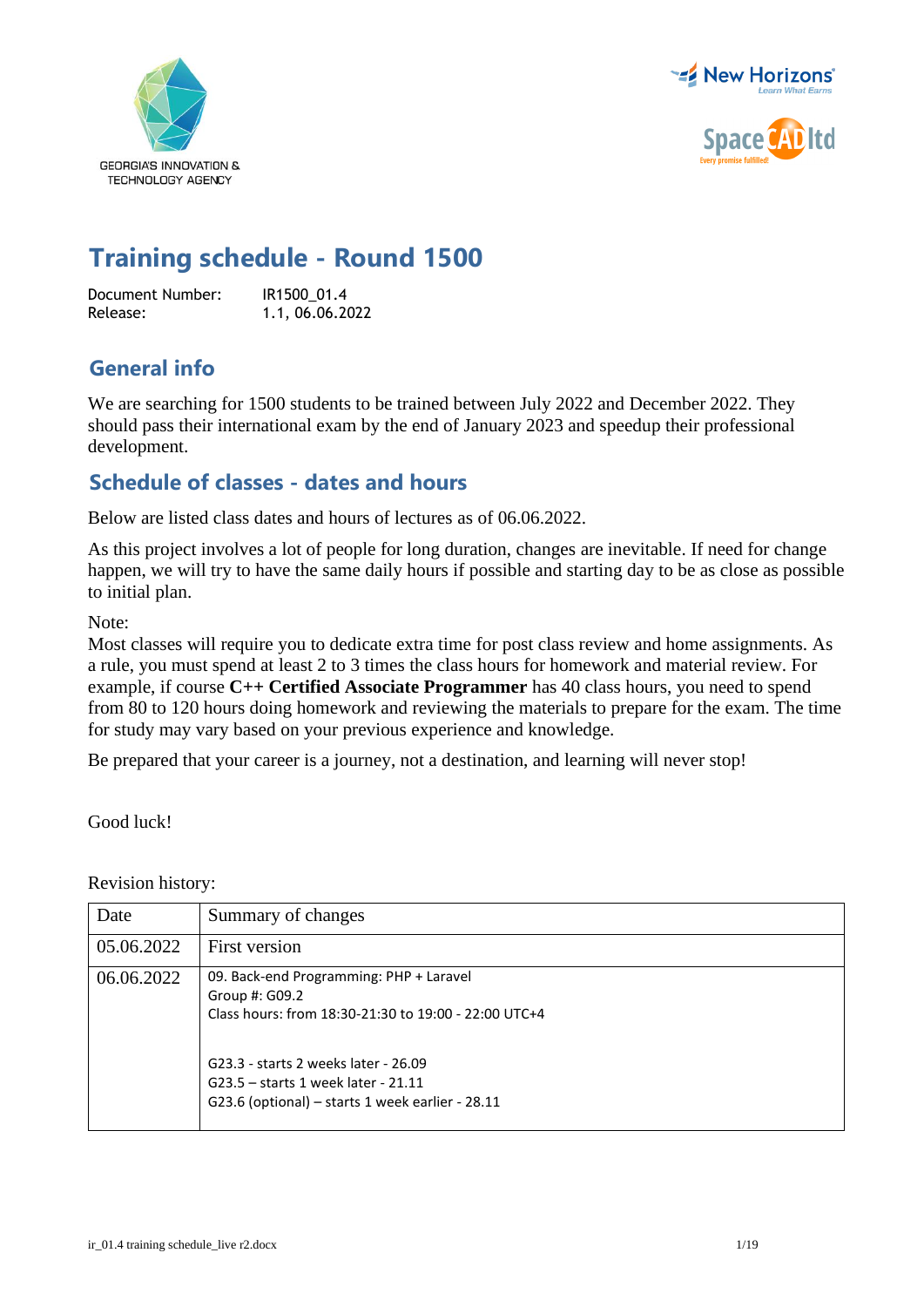| <b>Course / Group / Class hours</b> | <b>Dates</b>                       |
|-------------------------------------|------------------------------------|
| 02. IT Project Management           | Mon, 12.09.2022                    |
| Group #: G02.3                      | Tue, 13.09.2022                    |
| Class hours: 10:00 - 14:00 UTC+4    | Mon, 19.09.2022                    |
| # of class sessions: 8              | Tue, 20.09.2022                    |
|                                     | Mon, 26.09.2022                    |
|                                     | Tue, 27.09.2022                    |
|                                     | Mon, 03.10.2022                    |
|                                     | Tue, 04.10.2022                    |
| 02. IT Project Management           | Mon, 12.09.2022                    |
| Group #: G02.4                      | Tue, 13.09.2022                    |
| Class hours: 15:00 - 19:00 UTC+4    | Mon, 19.09.2022                    |
| # of class sessions: 8              | Tue, 20.09.2022                    |
|                                     | Mon, 26.09.2022                    |
|                                     | Tue, 27.09.2022                    |
|                                     | Mon, 03.10.2022                    |
|                                     | Tue, 04.10.2022                    |
| 02. IT Project Management           | Mon, 07.11.2022                    |
| Group #: G02.5                      | Tue, 08.11.2022                    |
| Class hours: 10:00 - 14:00 UTC+4    | Mon, 14.11.2022                    |
| # of class sessions: 8              | Tue, 15.11.2022                    |
|                                     | Mon, 21.11.2022                    |
|                                     | Tue, 22.11.2022                    |
|                                     | Mon, 28.11.2022                    |
|                                     | Tue, 29.11.2022                    |
| 03. IT Business Analyst             | Tue, 13.09.2022                    |
| Group #: G03.3                      | Thu, 15.09.2022                    |
| Class hours: 19:00 - 22:00 UTC+4    | Tue, 20.09.2022                    |
| # of class sessions: 11             | Thu, 22.09.2022                    |
|                                     | Tue, 27.09.2022                    |
|                                     | Thu, 29.09.2022                    |
|                                     | Tue, 04.10.2022                    |
|                                     | Thu, 06.10.2022                    |
|                                     | Tue, 11.10.2022                    |
|                                     | Thu, 13.10.2022                    |
|                                     | Tue, 18.10.2022                    |
| 03. IT Business Analyst             | Fri, 21.10.2022                    |
| Group #: G03.4                      | Sat, 22.10.2022                    |
| Class hours: 10:00 - 14:00 UTC+4    | Fri, 28.10.2022                    |
| # of class sessions: 8              | Sat, 29.10.2022                    |
|                                     |                                    |
|                                     | Fri, 04.11.2022<br>Sat, 05.11.2022 |
|                                     |                                    |
|                                     | Fri, 11.11.2022                    |
|                                     | Sat, 12.11.2022                    |
| 03. IT Business Analyst             | Fri, 21.10.2022                    |
| Group #: G03.5                      | Sat, 22.10.2022                    |
| Class hours: 15:00 - 19:00 UTC+4    | Fri, 28.10.2022                    |
| # of class sessions: 8              | Sat, 29.10.2022                    |
|                                     | Fri, 04.11.2022                    |
|                                     | Sat, 05.11.2022                    |
|                                     | Fri, 11.11.2022                    |
|                                     | Sat, 12.11.2022                    |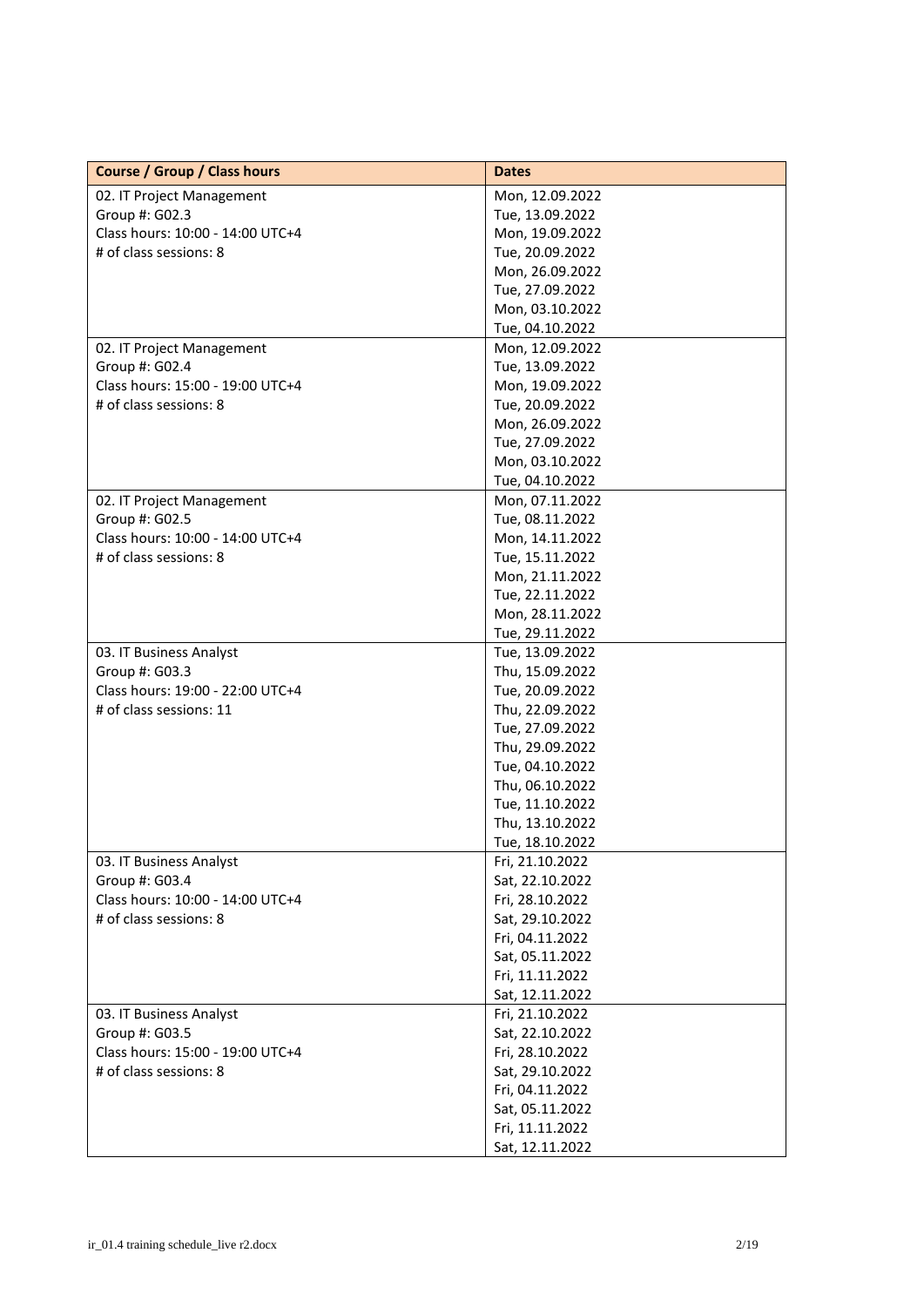| <b>Course / Group / Class hours</b>     | <b>Dates</b>    |
|-----------------------------------------|-----------------|
| 04. JavaScript and Front-End Frameworks | Mon, 15.08.2022 |
| Group #: G04.4                          | Tue, 16.08.2022 |
| Class hours: 18:30 - 21:30 UTC+4        | Mon, 22.08.2022 |
| # of class sessions: 13                 | Tue, 23.08.2022 |
|                                         | Mon, 29.08.2022 |
|                                         | Tue, 30.08.2022 |
|                                         | Mon, 05.09.2022 |
|                                         | Tue, 06.09.2022 |
|                                         | Mon, 12.09.2022 |
|                                         | Tue, 13.09.2022 |
|                                         | Mon, 19.09.2022 |
|                                         | Tue, 20.09.2022 |
|                                         | Mon, 26.09.2022 |
| 04. JavaScript and Front-End Frameworks | Fri, 19.08.2022 |
| Group #: G04.5                          | Fri, 26.08.2022 |
| Class hours: 18:30 - 21:30 UTC+4        | Fri, 02.09.2022 |
| # of class sessions: 13                 | Fri, 09.09.2022 |
|                                         | Fri, 16.09.2022 |
|                                         | Fri, 23.09.2022 |
|                                         | Fri, 30.09.2022 |
|                                         | Fri, 07.10.2022 |
|                                         | Fri, 14.10.2022 |
|                                         | Fri, 21.10.2022 |
|                                         | Fri, 28.10.2022 |
|                                         | Fri, 04.11.2022 |
|                                         | Fri, 11.11.2022 |
| 04. JavaScript and Front-End Frameworks | Mon, 03.10.2022 |
| Group #: G04.6                          | Tue, 04.10.2022 |
| Class hours: 18:30 - 21:30 UTC+4        | Mon, 10.10.2022 |
| # of class sessions: 13                 | Tue, 11.10.2022 |
|                                         | Mon, 17.10.2022 |
|                                         | Tue, 18.10.2022 |
|                                         | Mon, 24.10.2022 |
|                                         | Tue, 25.10.2022 |
|                                         | Mon, 31.10.2022 |
|                                         | Tue, 01.11.2022 |
|                                         | Mon, 07.11.2022 |
|                                         | Tue, 08.11.2022 |
|                                         | Mon, 14.11.2022 |
| 04. JavaScript and Front-End Frameworks | Mon, 21.11.2022 |
| Group #: G04.7                          | Tue, 22.11.2022 |
| Class hours: 18:30 - 21:30 UTC+4        | Fri, 25.11.2022 |
| # of class sessions: 13                 | Mon, 28.11.2022 |
|                                         | Tue, 29.11.2022 |
|                                         | Fri, 02.12.2022 |
|                                         | Mon, 05.12.2022 |
|                                         | Tue, 06.12.2022 |
|                                         | Fri, 09.12.2022 |
|                                         | Mon, 12.12.2022 |
|                                         | Tue, 13.12.2022 |
|                                         | Fri, 16.12.2022 |
|                                         | Mon, 19.12.2022 |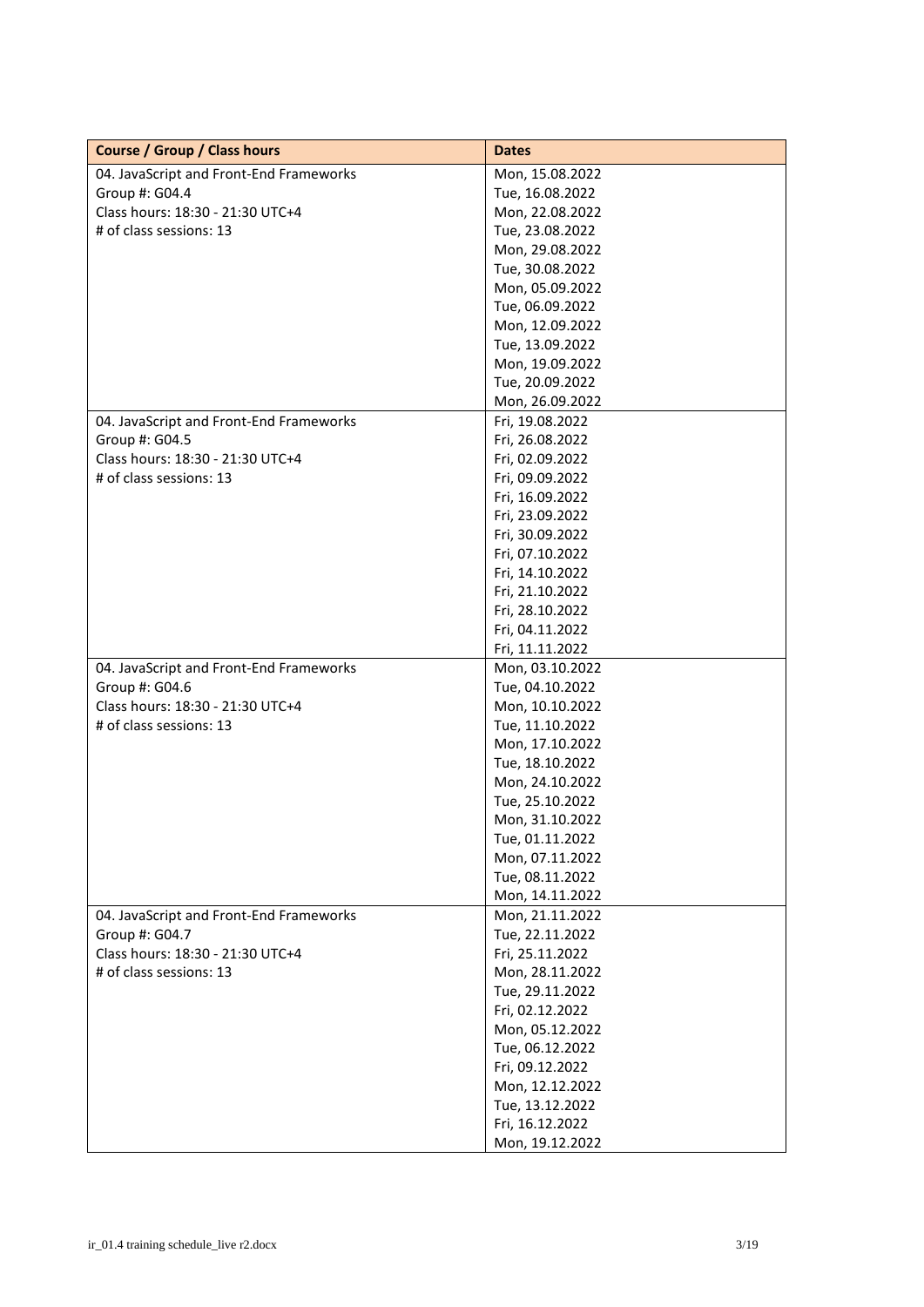| <b>Course / Group / Class hours</b>     | <b>Dates</b>    |
|-----------------------------------------|-----------------|
| 04. JavaScript and Front-End Frameworks | To be defined   |
| Group #: G04.8                          |                 |
| Class hours: t.b.d. UTC+4               |                 |
| # of class sessions: 1                  |                 |
| 05. Back-end Programming: C#            | Mon, 22.08.2022 |
| Group #: G05.3                          | Wed, 24.08.2022 |
| Class hours: 19:00 - 22:00 UTC+4        | Mon, 29.08.2022 |
| # of class sessions: 18                 | Wed, 31.08.2022 |
|                                         | Mon, 05.09.2022 |
|                                         | Wed, 07.09.2022 |
|                                         | Mon, 12.09.2022 |
|                                         | Wed, 14.09.2022 |
|                                         | Mon, 19.09.2022 |
|                                         | Wed, 21.09.2022 |
|                                         | Mon, 26.09.2022 |
|                                         | Wed, 28.09.2022 |
|                                         | Thu, 29.09.2022 |
|                                         | Mon, 03.10.2022 |
|                                         | Tue, 04.10.2022 |
|                                         | Wed, 05.10.2022 |
|                                         | Thu, 06.10.2022 |
|                                         | Fri, 07.10.2022 |
| 05. Back-end Programming: C#            | Tue, 16.08.2022 |
| Group #: G05.4                          | Thu, 18.08.2022 |
| Class hours: 19:00 - 22:00 UTC+4        | Tue, 23.08.2022 |
| # of class sessions: 18                 | Thu, 25.08.2022 |
|                                         | Tue, 30.08.2022 |
|                                         | Thu, 01.09.2022 |
|                                         | Thu, 08.09.2022 |
|                                         | Tue, 13.09.2022 |
|                                         | Thu, 15.09.2022 |
|                                         | Tue, 20.09.2022 |
|                                         | Tue, 27.09.2022 |
|                                         | Wed, 28.09.2022 |
|                                         | Thu, 29.09.2022 |
|                                         | Mon, 03.10.2022 |
|                                         | Tue, 04.10.2022 |
|                                         | Wed, 05.10.2022 |
|                                         | Thu, 06.10.2022 |
|                                         | Fri, 07.10.2022 |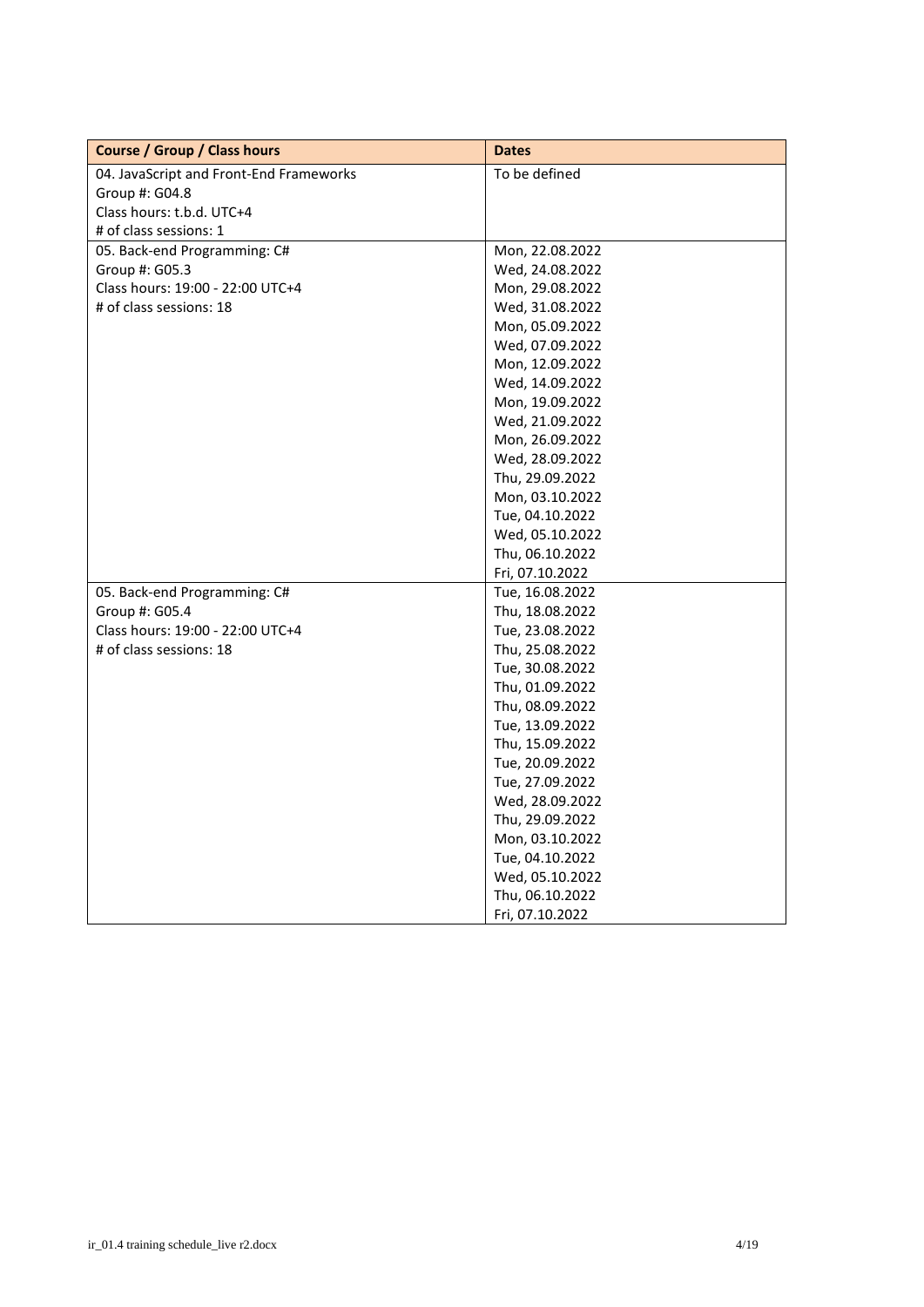| <b>Course / Group / Class hours</b> | <b>Dates</b>    |
|-------------------------------------|-----------------|
| 06. Back-end Programming: ASP.NET   | Mon, 31.10.2022 |
| Group #: G06.3                      | Wed, 02.11.2022 |
| Class hours: 19:00 - 22:00 UTC+4    | Mon, 07.11.2022 |
| # of class sessions: 18             | Wed, 09.11.2022 |
|                                     | Mon, 14.11.2022 |
|                                     | Wed, 16.11.2022 |
|                                     | Mon, 21.11.2022 |
|                                     | Wed, 23.11.2022 |
|                                     | Mon, 28.11.2022 |
|                                     | Wed, 30.11.2022 |
|                                     | Mon, 05.12.2022 |
|                                     | Wed, 07.12.2022 |
|                                     | Thu, 08.12.2022 |
|                                     | Mon, 12.12.2022 |
|                                     | Tue, 13.12.2022 |
|                                     | Wed, 14.12.2022 |
|                                     | Thu, 15.12.2022 |
|                                     | Fri, 16.12.2022 |
| 06. Back-end Programming: ASP.NET   | Tue, 01.11.2022 |
| Group #: G06.4                      | Thu, 03.11.2022 |
| Class hours: 19:00 - 22:00 UTC+4    | Tue, 08.11.2022 |
| # of class sessions: 18             | Thu, 10.11.2022 |
|                                     | Tue, 15.11.2022 |
|                                     | Thu, 17.11.2022 |
|                                     | Tue, 22.11.2022 |
|                                     | Thu, 24.11.2022 |
|                                     | Tue, 29.11.2022 |
|                                     | Thu, 01.12.2022 |
|                                     | Tue, 06.12.2022 |
|                                     | Thu, 08.12.2022 |
|                                     | Fri, 09.12.2022 |
|                                     | Tue, 13.12.2022 |
|                                     | Wed, 14.12.2022 |
|                                     | Thu, 15.12.2022 |
|                                     | Fri, 16.12.2022 |
|                                     | Sat, 17.12.2022 |
| 07. Back-end Programming: C/C++     | Wed, 17.08.2022 |
| Group #: G07.2                      | Mon, 22.08.2022 |
| Class hours: 18:30 - 21:30 UTC+4    | Wed, 24.08.2022 |
| # of class sessions: 13             | Mon, 29.08.2022 |
|                                     | Wed, 31.08.2022 |
|                                     | Mon, 05.09.2022 |
|                                     | Wed, 07.09.2022 |
|                                     | Mon, 12.09.2022 |
|                                     | Wed, 14.09.2022 |
|                                     | Mon, 19.09.2022 |
|                                     | Wed, 21.09.2022 |
|                                     | Mon, 26.09.2022 |
|                                     |                 |
|                                     | Wed, 28.09.2022 |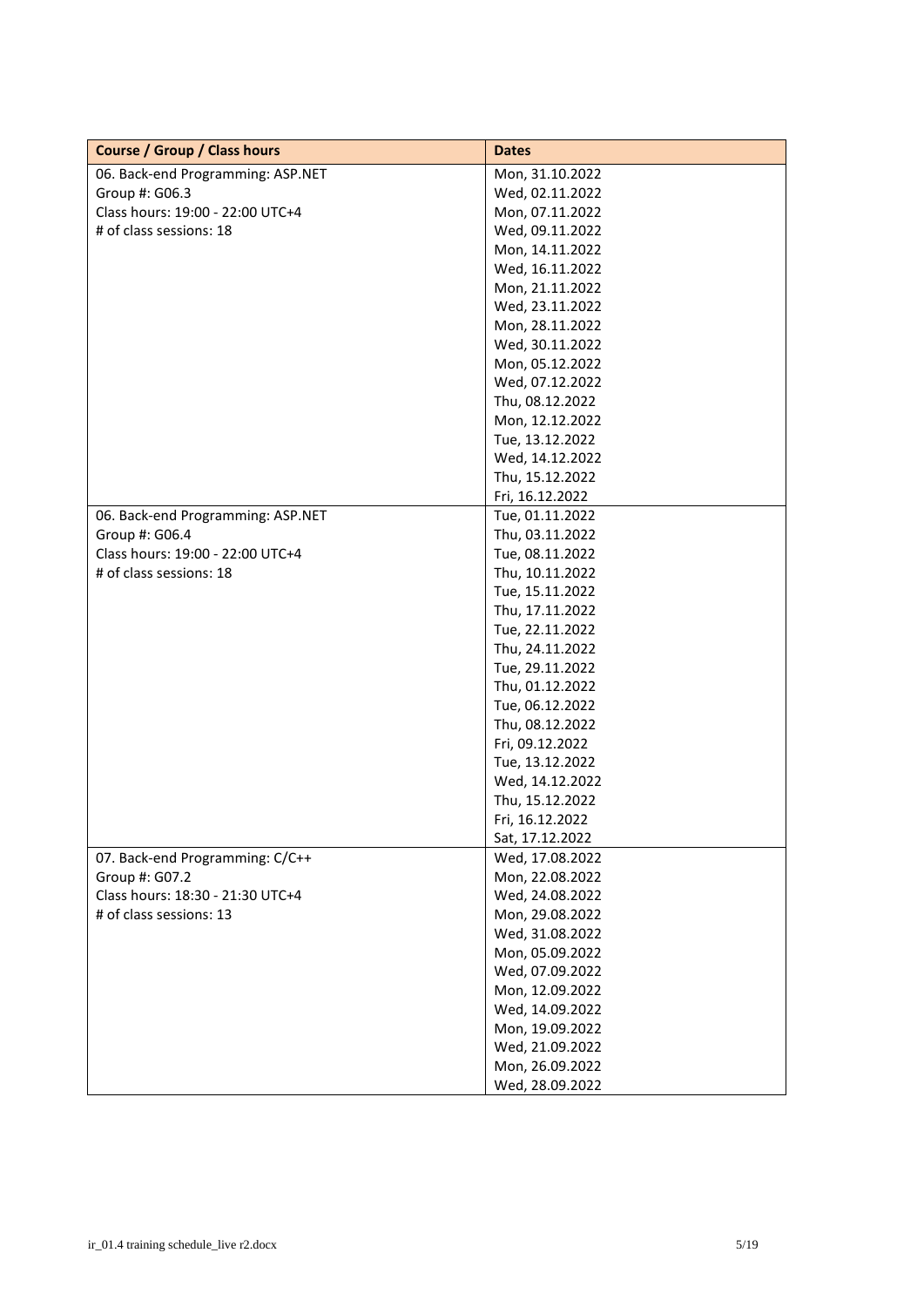| <b>Course / Group / Class hours</b>      | <b>Dates</b>    |
|------------------------------------------|-----------------|
| 07. Back-end Programming: C/C++          | Mon, 17.10.2022 |
| Group #: G07.3                           | Wed, 19.10.2022 |
| Class hours: 18:30 - 21:30 UTC+4         | Mon, 24.10.2022 |
| # of class sessions: 13                  | Wed, 26.10.2022 |
|                                          | Mon, 31.10.2022 |
|                                          | Wed, 02.11.2022 |
|                                          | Mon, 07.11.2022 |
|                                          | Wed, 09.11.2022 |
|                                          | Mon, 14.11.2022 |
|                                          | Wed, 16.11.2022 |
|                                          | Mon, 21.11.2022 |
|                                          | Wed, 23.11.2022 |
|                                          | Mon, 28.11.2022 |
| 08. Back-end Programming Python + Django | Sat, 03.09.2022 |
| Group #: G08.3                           | Sun, 04.09.2022 |
| Class hours: 10:00 - 14:00 UTC+4         | Sat, 10.09.2022 |
| # of class sessions: 12                  | Sun, 11.09.2022 |
|                                          | Sat, 17.09.2022 |
|                                          | Sun, 18.09.2022 |
|                                          | Sat, 24.09.2022 |
|                                          | Sun, 25.09.2022 |
|                                          | Sat, 01.10.2022 |
|                                          | Sun, 02.10.2022 |
|                                          | Sat, 08.10.2022 |
|                                          | Sun, 09.10.2022 |
| 08. Back-end Programming Python + Django | Mon, 05.09.2022 |
| Group #: G08.4                           | Tue, 06.09.2022 |
| Class hours: 10:00 - 14:00 UTC+4         | Wed, 07.09.2022 |
| # of class sessions: 12                  | Thu, 08.09.2022 |
|                                          | Mon, 19.09.2022 |
|                                          | Tue, 20.09.2022 |
|                                          | Wed, 21.09.2022 |
|                                          | Thu, 22.09.2022 |
|                                          | Mon, 03.10.2022 |
|                                          | Tue, 04.10.2022 |
|                                          | Wed, 05.10.2022 |
|                                          | Thu, 06.10.2022 |
| 08. Back-end Programming Python + Django | Mon, 12.09.2022 |
| Group #: G08.5                           | Tue, 13.09.2022 |
| Class hours: 10:00 - 14:00 UTC+4         | Wed, 14.09.2022 |
| # of class sessions: 12                  | Thu, 15.09.2022 |
| (Optional group)                         | Mon, 26.09.2022 |
|                                          | Tue, 27.09.2022 |
|                                          | Wed, 28.09.2022 |
|                                          | Thu, 29.09.2022 |
|                                          | Mon, 10.10.2022 |
|                                          | Tue, 11.10.2022 |
|                                          | Wed, 12.10.2022 |
|                                          | Thu, 13.10.2022 |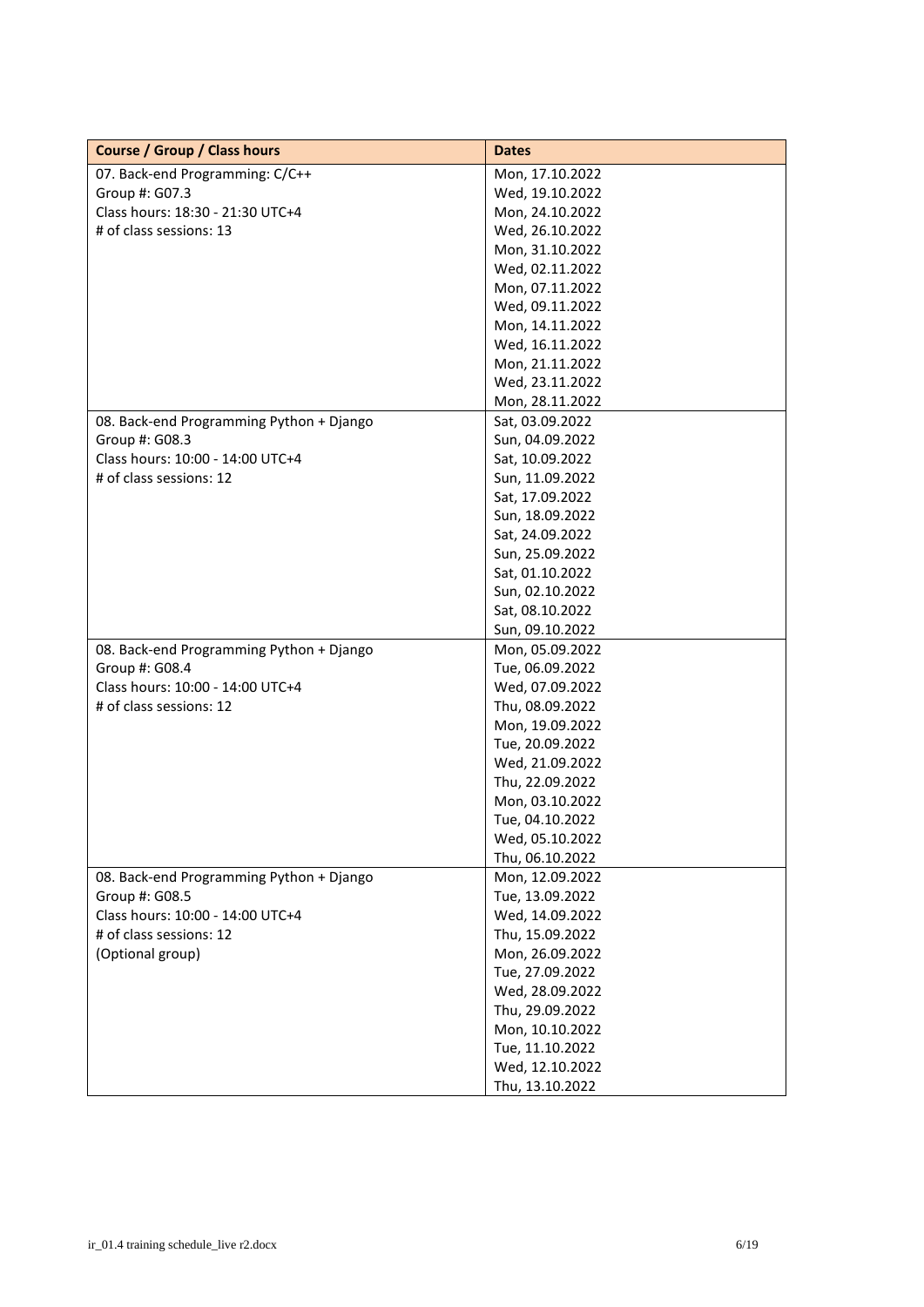| <b>Course / Group / Class hours</b>     | <b>Dates</b>    |
|-----------------------------------------|-----------------|
| 09. Back-end Programming: PHP + Laravel | Wed, 07.09.2022 |
| Group #: G09.2                          | Wed, 14.09.2022 |
| Class hours: 19:00 - 22:00 UTC+4        | Wed, 21.09.2022 |
| # of class sessions: 16                 | Wed, 28.09.2022 |
|                                         | Wed, 05.10.2022 |
|                                         | Wed, 12.10.2022 |
|                                         | Wed, 19.10.2022 |
|                                         | Wed, 26.10.2022 |
|                                         | Wed, 02.11.2022 |
|                                         | Wed, 09.11.2022 |
|                                         | Wed, 16.11.2022 |
|                                         | Wed, 23.11.2022 |
|                                         | Wed, 30.11.2022 |
|                                         | Wed, 07.12.2022 |
|                                         | Wed, 14.12.2022 |
|                                         | Wed, 21.12.2022 |
| 10. Back-end Programming: Java + Spring | Sat, 27.08.2022 |
| Group #: G10.2                          | Sat, 03.09.2022 |
| Class hours: 10:00 - 16:00 UTC+4        | Sat, 10.09.2022 |
| # of class sessions: 8                  | Sat, 17.09.2022 |
|                                         | Sat, 24.09.2022 |
|                                         | Sat, 01.10.2022 |
|                                         | Sat, 08.10.2022 |
|                                         | Sat, 15.10.2022 |
| 10. Back-end Programming: Java + Spring | Sat, 29.10.2022 |
| Group #: G10.3                          | Sat, 05.11.2022 |
| Class hours: 10:00 - 16:00 UTC+4        | Sat, 12.11.2022 |
| # of class sessions: 8                  | Sat, 19.11.2022 |
| (Optional group)                        | Sat, 26.11.2022 |
|                                         | Sat, 03.12.2022 |
|                                         | Sat, 10.12.2022 |
|                                         | Sat, 17.12.2022 |
| 11. Back-end Programming: Node.JS       | Mon, 03.10.2022 |
| Group #: G11.2                          | Wed, 05.10.2022 |
| Class hours: 18:30 - 21:30 UTC+4        | Mon, 10.10.2022 |
| # of class sessions: 13                 | Wed, 12.10.2022 |
|                                         | Mon, 17.10.2022 |
|                                         | Wed, 19.10.2022 |
|                                         | Mon, 31.10.2022 |
|                                         | Wed, 02.11.2022 |
|                                         | Mon, 07.11.2022 |
|                                         | Wed, 09.11.2022 |
|                                         | Mon, 14.11.2022 |
|                                         | Wed, 16.11.2022 |
|                                         | Mon, 21.11.2022 |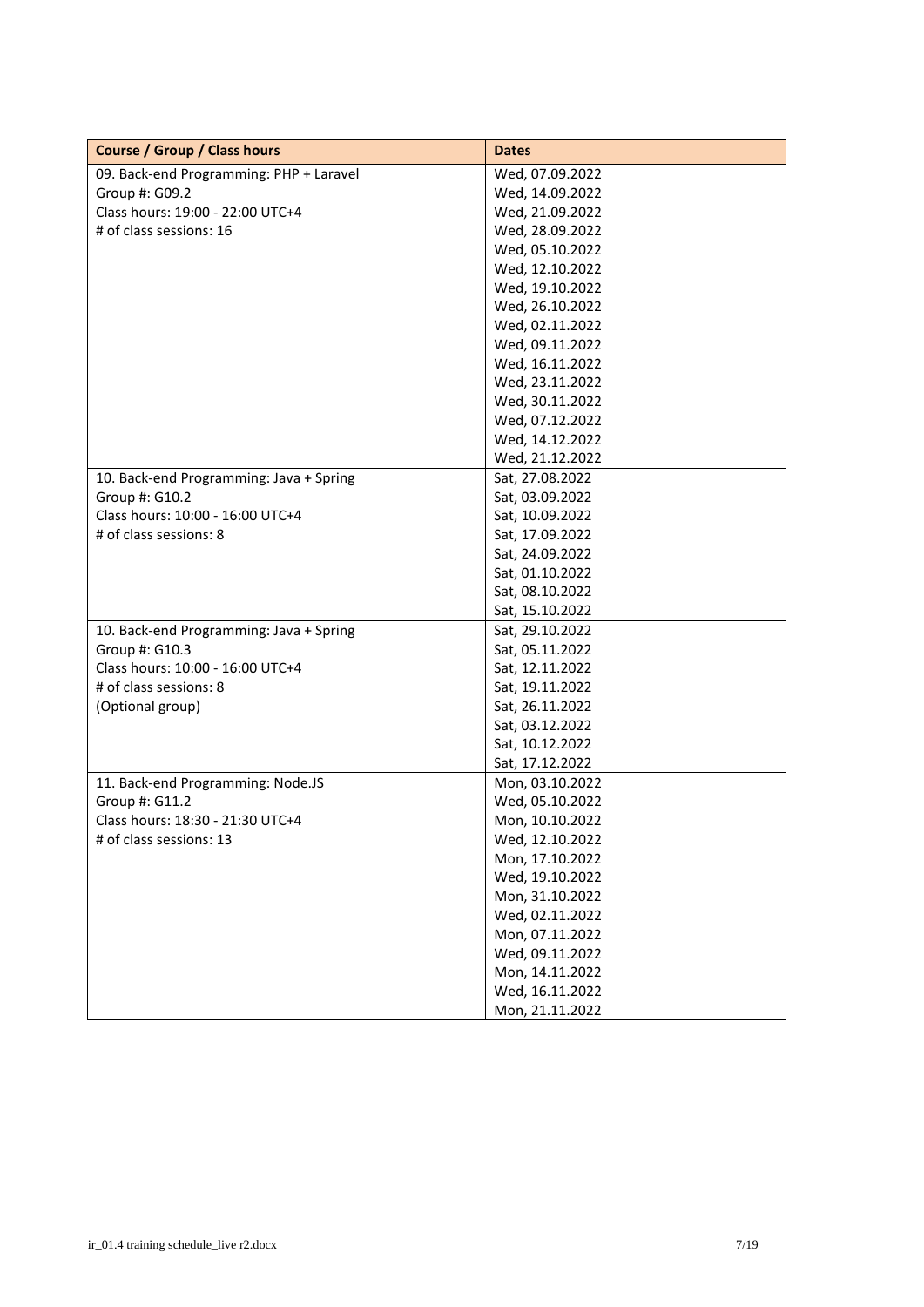| <b>Course / Group / Class hours</b> | <b>Dates</b>    |
|-------------------------------------|-----------------|
| 12. Microsoft Azure Administrator   | Mon, 18.07.2022 |
| Group #: G12.2                      | Tue, 19.07.2022 |
| Class hours: 10:00 - 14:00 UTC+4    | Wed, 20.07.2022 |
| # of class sessions: 10             | Thu, 21.07.2022 |
|                                     | Fri, 22.07.2022 |
|                                     | Mon, 25.07.2022 |
|                                     | Tue, 26.07.2022 |
|                                     | Wed, 27.07.2022 |
|                                     | Thu, 28.07.2022 |
|                                     | Fri, 29.07.2022 |
| 13. Microsoft Azure Architect       | Mon, 17.10.2022 |
| Group #: G13.1                      | Tue, 18.10.2022 |
| Class hours: 10:00 - 14:00 UTC+4    | Wed, 19.10.2022 |
| # of class sessions: 10             | Thu, 20.10.2022 |
|                                     | Fri, 21.10.2022 |
|                                     | Mon, 31.10.2022 |
|                                     | Tue, 01.11.2022 |
|                                     | Wed, 02.11.2022 |
|                                     | Thu, 03.11.2022 |
|                                     | Fri, 04.11.2022 |
| 14. Microsoft Data Analyst          | Mon, 17.10.2022 |
| Group #: G14.2                      | Tue, 18.10.2022 |
| Class hours: 15:00 - 19:00 UTC+4    | Wed, 19.10.2022 |
| # of class sessions: 10             | Thu, 20.10.2022 |
|                                     | Fri, 21.10.2022 |
|                                     | Mon, 31.10.2022 |
|                                     | Tue, 01.11.2022 |
|                                     | Wed, 02.11.2022 |
|                                     | Thu, 03.11.2022 |
|                                     | Fri, 04.11.2022 |
| 15. Linux Administrator             | Mon, 05.09.2022 |
| Group #: G15.3                      | Wed, 07.09.2022 |
| Class hours: 18:00 - 21:00 UTC+4    | Mon, 12.09.2022 |
| # of class sessions: 16             | Wed, 14.09.2022 |
|                                     | Mon, 19.09.2022 |
|                                     | Wed, 21.09.2022 |
|                                     | Mon, 26.09.2022 |
|                                     | Wed, 28.09.2022 |
|                                     | Mon, 03.10.2022 |
|                                     | Wed, 05.10.2022 |
|                                     | Mon, 10.10.2022 |
|                                     | Wed, 12.10.2022 |
|                                     | Mon, 17.10.2022 |
|                                     | Wed, 19.10.2022 |
|                                     | Mon, 24.10.2022 |
|                                     | Wed, 26.10.2022 |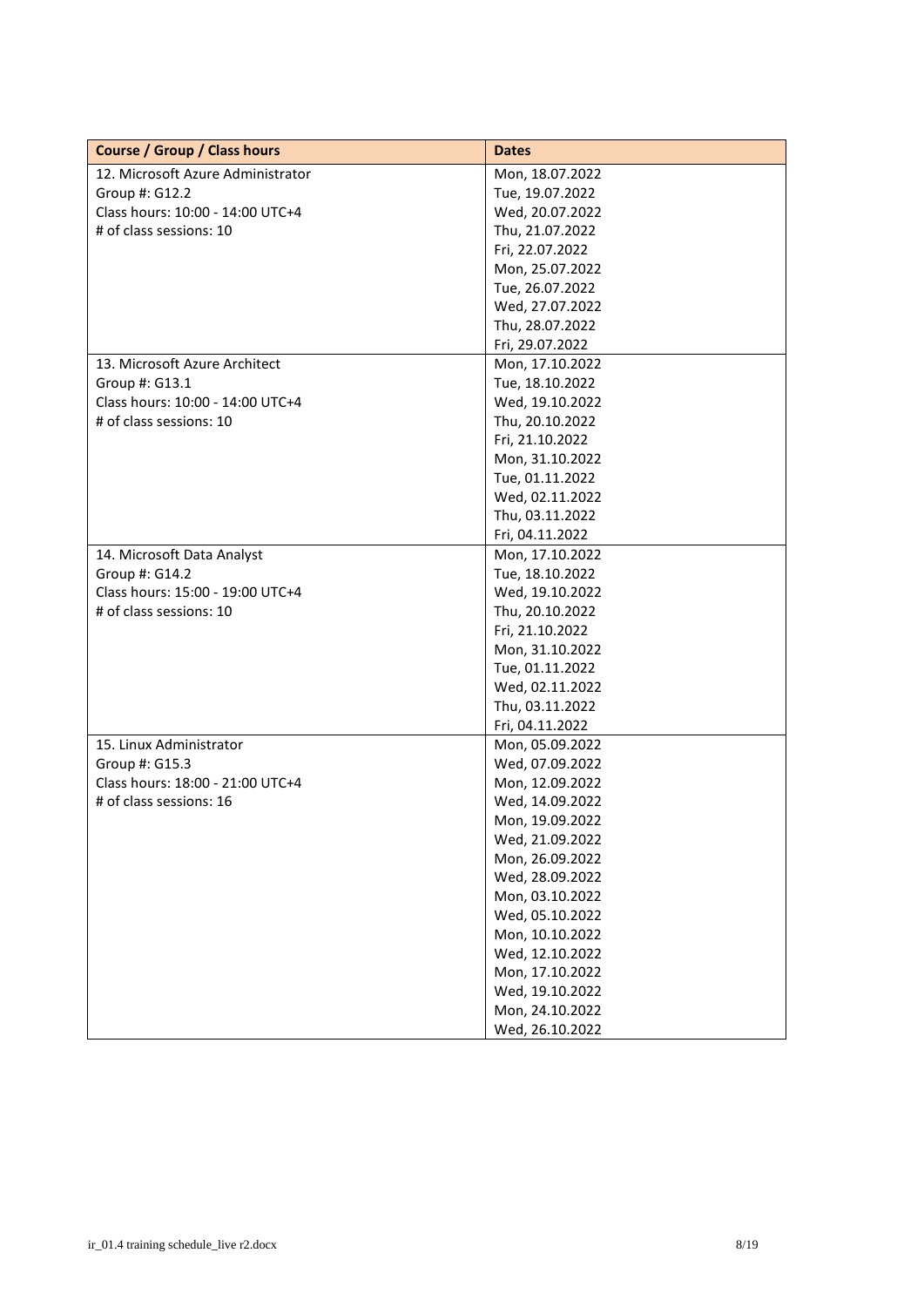| <b>Course / Group / Class hours</b>                  | <b>Dates</b>    |
|------------------------------------------------------|-----------------|
| 15. Linux Administrator                              | Tue, 06.09.2022 |
| Group #: G15.4                                       | Thu, 08.09.2022 |
| Class hours: 18:00 - 21:00 UTC+4                     | Tue, 13.09.2022 |
| # of class sessions: 16                              | Thu, 15.09.2022 |
|                                                      | Tue, 20.09.2022 |
|                                                      | Thu, 22.09.2022 |
|                                                      | Tue, 27.09.2022 |
|                                                      | Thu, 29.09.2022 |
|                                                      | Tue, 04.10.2022 |
|                                                      | Thu, 06.10.2022 |
|                                                      | Tue, 11.10.2022 |
|                                                      | Thu, 13.10.2022 |
|                                                      | Tue, 18.10.2022 |
|                                                      | Thu, 20.10.2022 |
|                                                      | Tue, 25.10.2022 |
|                                                      | Thu, 27.10.2022 |
| 16. Linux Engineer                                   | Mon, 31.10.2022 |
| Group #: G16.1                                       | Wed, 02.11.2022 |
| Class hours: 18:00 - 21:00 UTC+4                     | Mon, 07.11.2022 |
| # of class sessions: 16                              | Wed, 09.11.2022 |
|                                                      | Mon, 14.11.2022 |
|                                                      | Wed, 16.11.2022 |
|                                                      | Mon, 21.11.2022 |
|                                                      | Wed, 23.11.2022 |
|                                                      | Mon, 28.11.2022 |
|                                                      | Wed, 30.11.2022 |
|                                                      | Mon, 05.12.2022 |
|                                                      | Wed, 07.12.2022 |
|                                                      | Mon, 12.12.2022 |
|                                                      | Wed, 14.12.2022 |
|                                                      | Mon, 19.12.2022 |
|                                                      | Wed, 21.12.2022 |
| 17. Developing Applications and Automating Workflows | Mon, 24.10.2022 |
| using Cisco Platforms (DEVASC)                       | Tue, 25.10.2022 |
| Group #: G17.2                                       | Wed, 26.10.2022 |
| Class hours: 10:00 - 18:00 UTC+4                     | Thu, 27.10.2022 |
| # of class sessions: 5                               | Fri, 28.10.2022 |
| 18. Implementing and Administering CISCO® Solutions  | Mon, 31.10.2022 |
| (CCNA)                                               | Tue, 01.11.2022 |
| Group #: G18.3                                       | Wed, 02.11.2022 |
| Class hours: 10:00 - 14:00 UTC+4                     | Thu, 03.11.2022 |
| # of class sessions: 10                              | Fri, 04.11.2022 |
|                                                      | Mon, 07.11.2022 |
|                                                      | Tue, 08.11.2022 |
|                                                      | Wed, 09.11.2022 |
|                                                      | Thu, 10.11.2022 |
|                                                      | Fri, 11.11.2022 |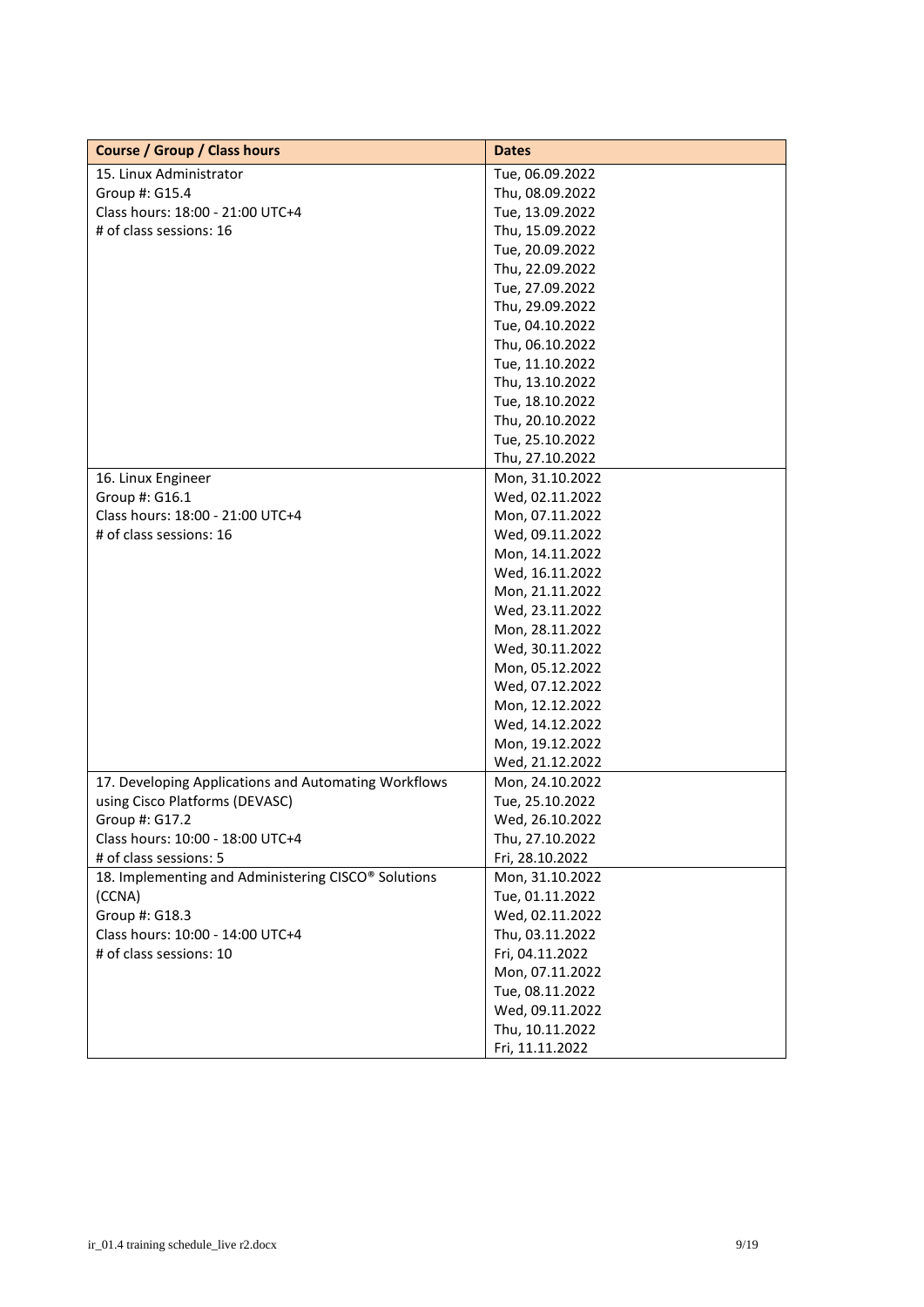| <b>Course / Group / Class hours</b>                           | <b>Dates</b>    |
|---------------------------------------------------------------|-----------------|
| 18. Implementing and Administering CISCO® Solutions           | Mon, 31.10.2022 |
| (CCNA)                                                        | Tue, 01.11.2022 |
| Group #: G18.4                                                | Wed, 02.11.2022 |
| Class hours: 15:00 - 19:00 UTC+4                              | Thu, 03.11.2022 |
| # of class sessions: 10                                       | Fri, 04.11.2022 |
|                                                               | Mon, 07.11.2022 |
|                                                               | Tue, 08.11.2022 |
|                                                               | Wed, 09.11.2022 |
|                                                               | Thu, 10.11.2022 |
|                                                               | Fri, 11.11.2022 |
| 19. Developing Applications using CISCO® Core Platforms       | Mon, 14.11.2022 |
| and APIs v1.0 (DEVCOR)                                        | Tue, 15.11.2022 |
| Group #: G19.1                                                | Wed, 16.11.2022 |
| Class hours: 10:00 - 18:00 UTC+4                              | Thu, 17.11.2022 |
| # of class sessions: 5                                        | Fri, 18.11.2022 |
| 20. Implementing and Operating Cisco® Enterprise Network      | Mon, 31.10.2022 |
| Core Technologies (ENCOR)                                     | Tue, 01.11.2022 |
| Group #: G20.2                                                | Wed, 02.11.2022 |
| Class hours: 10:00 - 18:00 UTC+4                              | Thu, 03.11.2022 |
| # of class sessions: 5                                        | Fri, 04.11.2022 |
| 21. Implementing and Operating Cisco Security Core            | Mon, 07.11.2022 |
| Technologies (SCOR)                                           | Tue, 08.11.2022 |
| Group #: G21.2                                                | Wed, 09.11.2022 |
| Class hours: 10:00 - 18:00 UTC+4                              | Thu, 10.11.2022 |
| # of class sessions: 5                                        | Fri, 11.11.2022 |
| 22. Virtualization Citrix Virtual Apps and Desktops 7         | Mon, 07.11.2022 |
| Administration                                                | Tue, 08.11.2022 |
| Group #: G22.1                                                | Wed, 09.11.2022 |
| Class hours: 10:00 - 18:00 UTC+4                              | Thu, 10.11.2022 |
| # of class sessions: 5                                        | Fri, 11.11.2022 |
| 23. Virtualization VMware vSphere (VCP-DCV)                   | Mon, 26.09.2022 |
| Group #: G23.3                                                | Tue, 27.09.2022 |
| Class hours: 10:00 - 18:00 UTC+4                              | Wed, 28.09.2022 |
| # of class sessions: 5                                        | Thu, 29.09.2022 |
|                                                               | Fri, 30.09.2022 |
| 23. Virtualization VMware vSphere (VCP-DCV)                   | Mon, 03.10.2022 |
| Group #: G23.4                                                | Tue, 04.10.2022 |
| Class hours: 10:00 - 18:00 UTC+4                              | Wed, 05.10.2022 |
| # of class sessions: 5                                        | Thu, 06.10.2022 |
|                                                               | Fri, 07.10.2022 |
| 23. Virtualization VMware vSphere (VCP-DCV)                   | Mon, 21.11.2022 |
| Group #: G23.5                                                | Tue, 22.11.2022 |
| Class hours: 10:00 - 18:00 UTC+4                              | Wed, 23.11.2022 |
| # of class sessions: 5                                        | Thu, 24.11.2022 |
|                                                               |                 |
|                                                               | Fri, 25.11.2022 |
| 23. Virtualization VMware vSphere (VCP-DCV)                   | Mon, 28.11.2022 |
| Group #: G23.6 (optional)<br>Class hours: 10:00 - 18:00 UTC+4 | Tue, 29.11.2022 |
| # of class sessions: 5                                        | Wed, 30.11.2022 |
|                                                               | Thu, 01.12.2022 |
|                                                               | Fri, 02.12.2022 |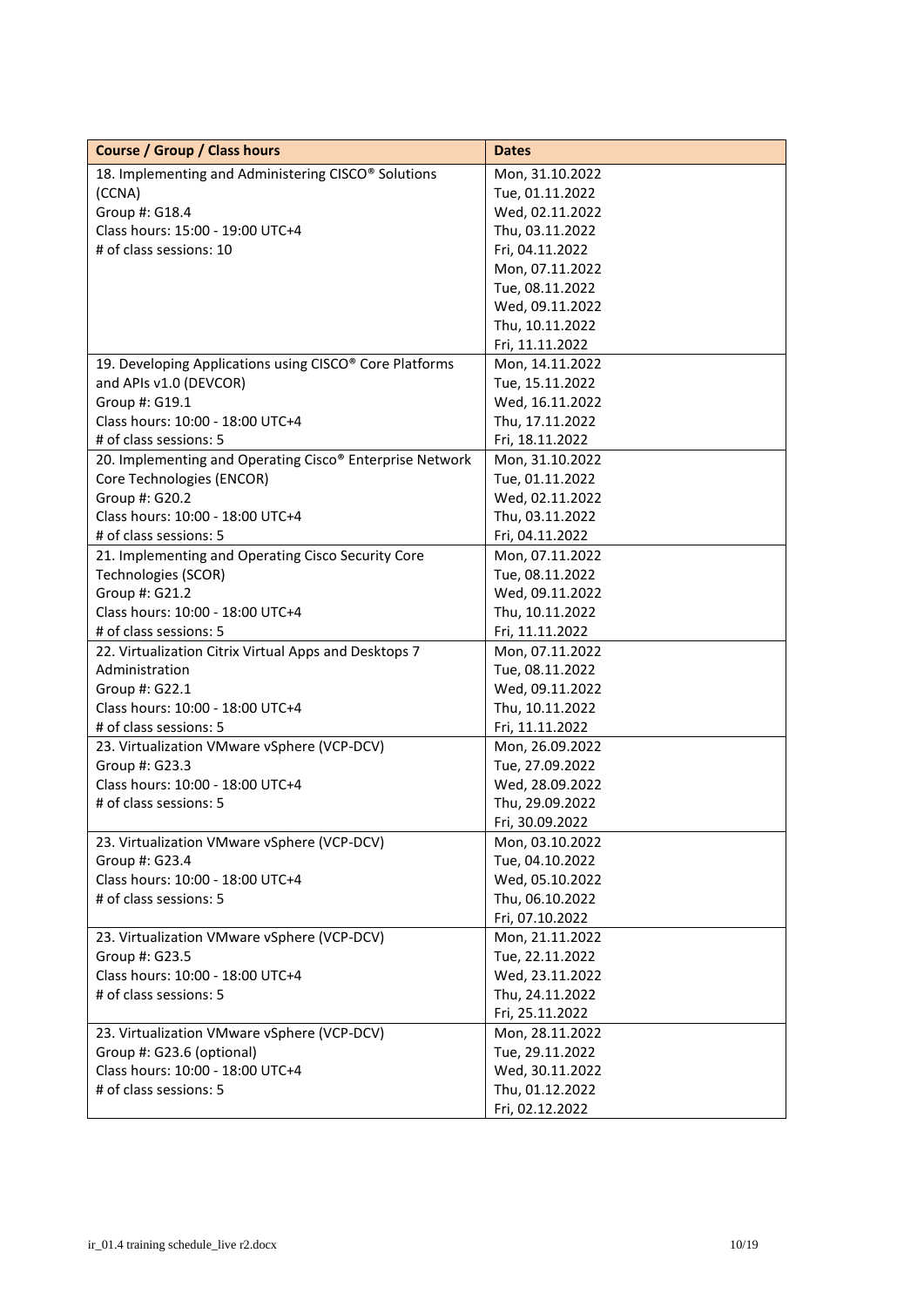| <b>Course / Group / Class hours</b>                       | <b>Dates</b>    |
|-----------------------------------------------------------|-----------------|
| 24. Blockchain and Bitcoin Fundamentals                   | Tue, 16.08.2022 |
| Group #: G24.2                                            | Thu, 18.08.2022 |
| Class hours: 19:00 - 22:00 UTC+4                          | Tue, 23.08.2022 |
| # of class sessions: 13                                   | Thu, 25.08.2022 |
|                                                           | Tue, 30.08.2022 |
|                                                           | Thu, 01.09.2022 |
|                                                           | Thu, 08.09.2022 |
|                                                           | Tue, 13.09.2022 |
|                                                           | Thu, 15.09.2022 |
|                                                           | Tue, 20.09.2022 |
|                                                           | Thu, 22.09.2022 |
|                                                           | Tue, 27.09.2022 |
|                                                           | Thu, 29.09.2022 |
| 25. Blockchain Development Certified Blockchain Developer | Tue, 25.10.2022 |
| Group #: G25.2                                            | Thu, 27.10.2022 |
| Class hours: 19:00 - 22:00 UTC+4                          | Tue, 01.11.2022 |
| # of class sessions: 16                                   | Thu, 03.11.2022 |
|                                                           | Tue, 08.11.2022 |
|                                                           | Thu, 10.11.2022 |
|                                                           | Tue, 15.11.2022 |
|                                                           | Thu, 17.11.2022 |
|                                                           | Tue, 22.11.2022 |
|                                                           | Thu, 24.11.2022 |
|                                                           | Tue, 29.11.2022 |
|                                                           | Thu, 01.12.2022 |
|                                                           | Tue, 06.12.2022 |
|                                                           | Thu, 08.12.2022 |
|                                                           | Tue, 13.12.2022 |
|                                                           | Thu, 15.12.2022 |
| 26. Cryptocurrency Fundamentals                           | Mon, 19.09.2022 |
| Group #: G26.2                                            | Wed, 21.09.2022 |
| Class hours: 18:30 - 21:30 UTC+4                          | Mon, 26.09.2022 |
| # of class sessions: 10                                   | Wed, 28.09.2022 |
|                                                           | Mon, 03.10.2022 |
|                                                           | Wed, 05.10.2022 |
|                                                           | Mon, 10.10.2022 |
|                                                           | Wed, 12.10.2022 |
|                                                           | Mon, 17.10.2022 |
|                                                           | Wed, 19.10.2022 |
| 27. EC-Council Certified Security Specialist (ECSS)       | Sat, 08.10.2022 |
| Group #: G27.2                                            | Sun, 09.10.2022 |
| Class hours: 10:00 - 15:00 UTC+4                          | Sat, 15.10.2022 |
| # of class sessions: 8                                    | Sun, 16.10.2022 |
|                                                           | Sat, 22.10.2022 |
|                                                           | Sun, 23.10.2022 |
|                                                           | Sat, 29.10.2022 |
|                                                           | Sun, 30.10.2022 |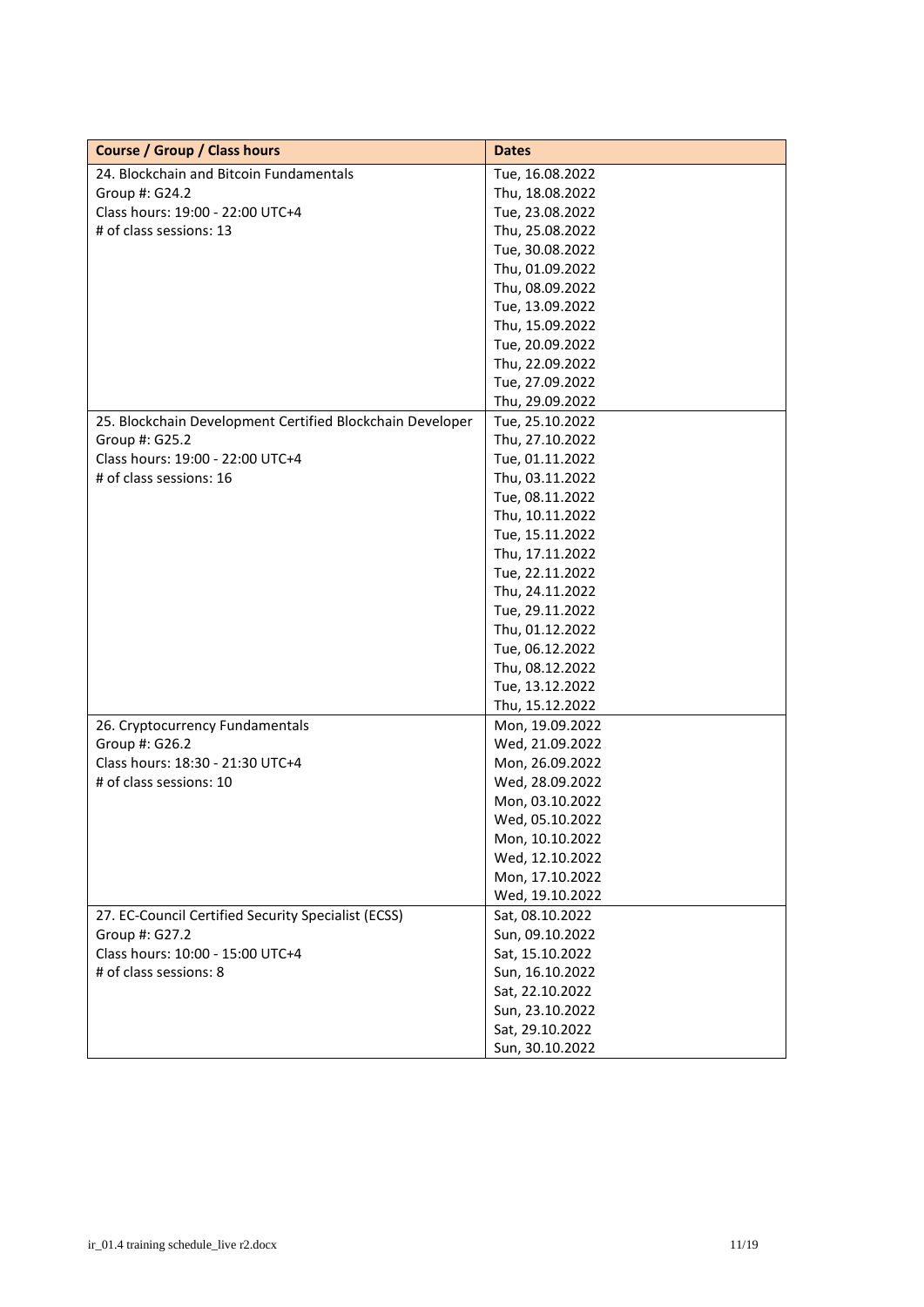| <b>Course / Group / Class hours</b>               | <b>Dates</b>    |
|---------------------------------------------------|-----------------|
| 28. CompTIA Security+                             | Mon, 19.09.2022 |
| Group #: G28.2                                    | Wed, 21.09.2022 |
| Class hours: 19:00 - 22:00 UTC+4                  | Mon, 26.09.2022 |
| # of class sessions: 13                           | Wed, 28.09.2022 |
|                                                   | Mon, 03.10.2022 |
|                                                   | Wed, 05.10.2022 |
|                                                   | Mon, 10.10.2022 |
|                                                   | Wed, 12.10.2022 |
|                                                   | Mon, 17.10.2022 |
|                                                   | Wed, 19.10.2022 |
|                                                   | Mon, 24.10.2022 |
|                                                   | Wed, 26.10.2022 |
|                                                   | Mon, 31.10.2022 |
| 29. Cybersecurity Ethical Hacker CEH11            | Mon, 03.10.2022 |
| Group #: G29.2                                    | Tue, 04.10.2022 |
| Class hours: 18:30 - 21:30 UTC+4                  | Wed, 05.10.2022 |
| # of class sessions: 13                           | Thu, 06.10.2022 |
|                                                   | Mon, 10.10.2022 |
|                                                   | Tue, 11.10.2022 |
|                                                   | Wed, 12.10.2022 |
|                                                   | Thu, 13.10.2022 |
|                                                   | Mon, 17.10.2022 |
|                                                   | Tue, 18.10.2022 |
|                                                   | Wed, 19.10.2022 |
|                                                   | Thu, 20.10.2022 |
|                                                   | Fri, 21.10.2022 |
| 30. Computer Aided Design and Engineering CAD/CAM | Tue, 04.10.2022 |
| Group #: G30.2                                    | Thu, 06.10.2022 |
| Class hours: 10:00 - 14:00 UTC+4                  | Tue, 11.10.2022 |
| # of class sessions: 16                           | Thu, 13.10.2022 |
|                                                   | Tue, 18.10.2022 |
|                                                   | Thu, 20.10.2022 |
|                                                   | Tue, 25.10.2022 |
|                                                   | Thu, 27.10.2022 |
|                                                   | Tue, 01.11.2022 |
|                                                   | Thu, 03.11.2022 |
|                                                   | Tue, 08.11.2022 |
|                                                   | Thu, 10.11.2022 |
|                                                   | Tue, 15.11.2022 |
|                                                   | Thu, 17.11.2022 |
|                                                   | Tue, 22.11.2022 |
|                                                   | Thu, 24.11.2022 |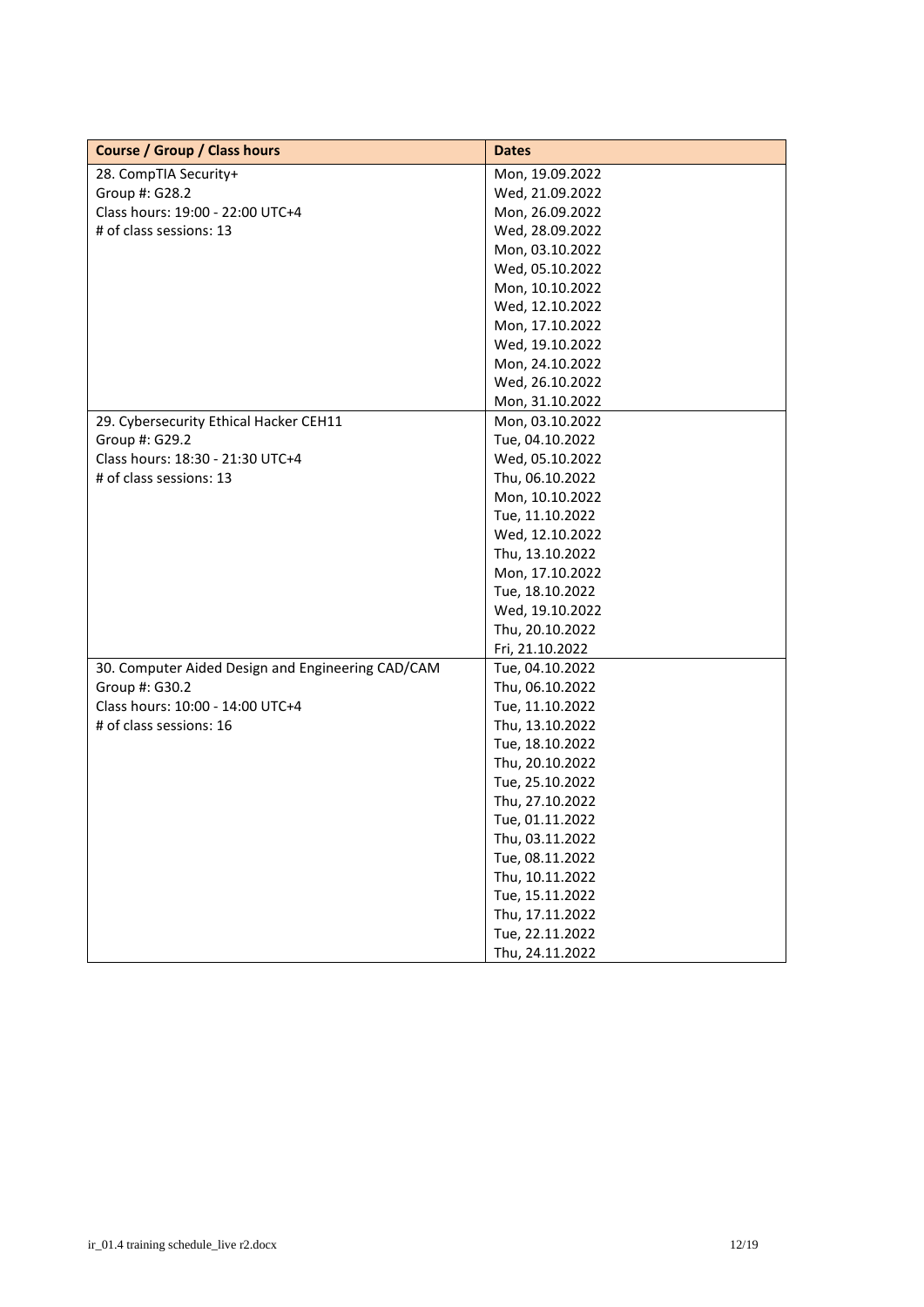| <b>Course / Group / Class hours</b>                       | <b>Dates</b>    |
|-----------------------------------------------------------|-----------------|
| 31. Computer Aided Design and Engineering CAE             | Tue, 04.10.2022 |
| Group #: G31.1                                            | Thu, 06.10.2022 |
| Class hours: 10:00 - 14:00 UTC+4                          | Tue, 11.10.2022 |
| # of class sessions: 16                                   | Thu, 13.10.2022 |
|                                                           | Tue, 18.10.2022 |
|                                                           | Thu, 20.10.2022 |
|                                                           | Tue, 25.10.2022 |
|                                                           | Thu, 27.10.2022 |
|                                                           | Tue, 01.11.2022 |
|                                                           | Thu, 03.11.2022 |
|                                                           | Tue, 08.11.2022 |
|                                                           | Thu, 10.11.2022 |
|                                                           | Tue, 15.11.2022 |
|                                                           | Thu, 17.11.2022 |
|                                                           | Tue, 22.11.2022 |
|                                                           | Thu, 24.11.2022 |
| 32. Designing and Implementing a Microsoft Azure AI       | Mon, 18.07.2022 |
| Solution                                                  | Tue, 19.07.2022 |
| Group #: G32.3                                            | Wed, 20.07.2022 |
| Class hours: 10:00 - 14:00 UTC+4                          | Thu, 21.07.2022 |
| # of class sessions: 10                                   | Fri, 22.07.2022 |
|                                                           | Mon, 25.07.2022 |
|                                                           | Tue, 26.07.2022 |
|                                                           | Wed, 27.07.2022 |
|                                                           | Thu, 28.07.2022 |
|                                                           | Fri, 29.07.2022 |
| 32. Designing and Implementing a Microsoft Azure AI       | Mon, 18.07.2022 |
| Solution                                                  | Tue, 19.07.2022 |
| Group #: G32.4                                            | Wed, 20.07.2022 |
| Class hours: 15:00 - 19:00 UTC+4                          | Thu, 21.07.2022 |
| # of class sessions: 10                                   | Fri, 22.07.2022 |
|                                                           | Mon, 25.07.2022 |
|                                                           | Tue, 26.07.2022 |
|                                                           | Wed, 27.07.2022 |
|                                                           | Thu, 28.07.2022 |
|                                                           | Fri, 29.07.2022 |
| 33. Designing and Implementing a Data Science Solution on | Mon, 17.10.2022 |
| Azure                                                     | Tue, 18.10.2022 |
| Group #: G33.3                                            | Wed, 19.10.2022 |
| Class hours: 10:00 - 14:00 UTC+4                          | Thu, 20.10.2022 |
| # of class sessions: 10                                   | Fri, 21.10.2022 |
|                                                           | Mon, 31.10.2022 |
|                                                           | Tue, 01.11.2022 |
|                                                           | Wed, 02.11.2022 |
|                                                           | Thu, 03.11.2022 |
|                                                           | Fri, 04.11.2022 |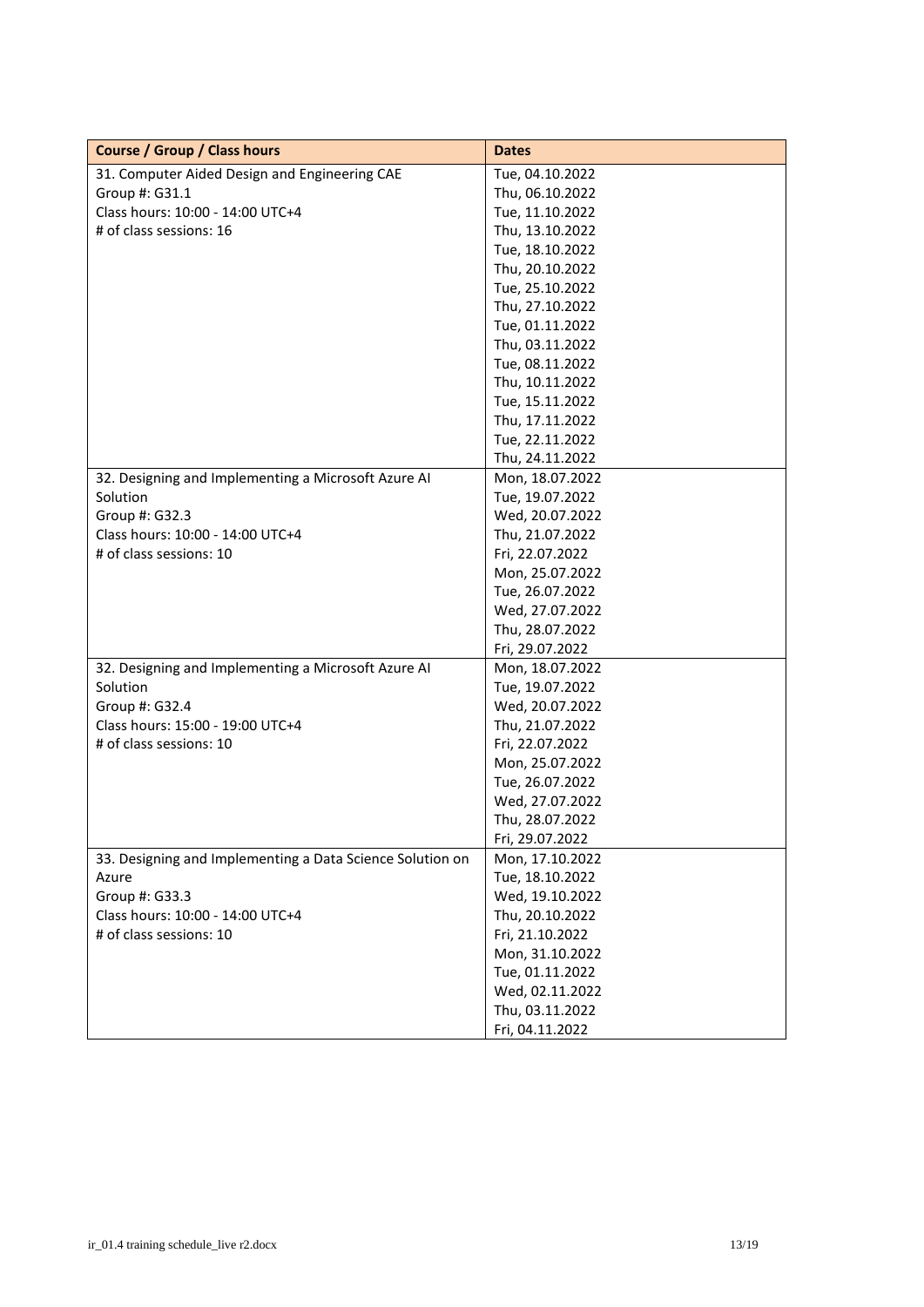| <b>Course / Group / Class hours</b>                       | <b>Dates</b>    |
|-----------------------------------------------------------|-----------------|
| 33. Designing and Implementing a Data Science Solution on | Mon, 17.10.2022 |
| Azure                                                     | Tue, 18.10.2022 |
| Group #: G33.4                                            | Wed, 19.10.2022 |
| Class hours: 15:00 - 19:00 UTC+4                          | Thu, 20.10.2022 |
| # of class sessions: 10                                   | Fri, 21.10.2022 |
|                                                           | Mon, 31.10.2022 |
|                                                           | Tue, 01.11.2022 |
|                                                           | Wed, 02.11.2022 |
|                                                           | Thu, 03.11.2022 |
|                                                           | Fri, 04.11.2022 |
| 34. Associate Android Developer                           | Mon, 03.10.2022 |
| Group #: G34.2                                            | Tue, 04.10.2022 |
| Class hours: 10:00 - 14:00 UTC+4                          | Wed, 05.10.2022 |
| # of class sessions: 10                                   | Thu, 06.10.2022 |
|                                                           | Fri, 07.10.2022 |
|                                                           | Mon, 17.10.2022 |
|                                                           | Tue, 18.10.2022 |
|                                                           | Wed, 19.10.2022 |
|                                                           | Thu, 20.10.2022 |
|                                                           | Fri, 21.10.2022 |
| 34. Associate Android Developer                           | Mon, 03.10.2022 |
| Group #: G34.3                                            | Tue, 04.10.2022 |
| Class hours: 15:00 - 19:00 UTC+4                          | Wed, 05.10.2022 |
| # of class sessions: 10                                   | Thu, 06.10.2022 |
|                                                           | Fri, 07.10.2022 |
|                                                           | Mon, 17.10.2022 |
|                                                           | Tue, 18.10.2022 |
|                                                           | Wed, 19.10.2022 |
|                                                           | Thu, 20.10.2022 |
|                                                           | Fri, 21.10.2022 |
| 35. Mobile App and Development: iOS App Development       | Mon, 10.10.2022 |
| with Swift                                                | Wed, 12.10.2022 |
| Group #: G35.2                                            | Mon, 17.10.2022 |
| Class hours: 18:30 - 21:30 UTC+4                          | Wed, 19.10.2022 |
| # of class sessions: 20                                   | Mon, 24.10.2022 |
|                                                           | Wed, 26.10.2022 |
|                                                           | Mon, 31.10.2022 |
|                                                           | Wed, 02.11.2022 |
|                                                           | Mon, 07.11.2022 |
|                                                           | Wed, 09.11.2022 |
|                                                           | Mon, 14.11.2022 |
|                                                           | Wed, 16.11.2022 |
|                                                           | Mon, 21.11.2022 |
|                                                           | Wed, 23.11.2022 |
|                                                           | Mon, 28.11.2022 |
|                                                           | Wed, 30.11.2022 |
|                                                           | Mon, 05.12.2022 |
|                                                           | Wed, 07.12.2022 |
|                                                           | Mon, 12.12.2022 |
|                                                           | Wed, 14.12.2022 |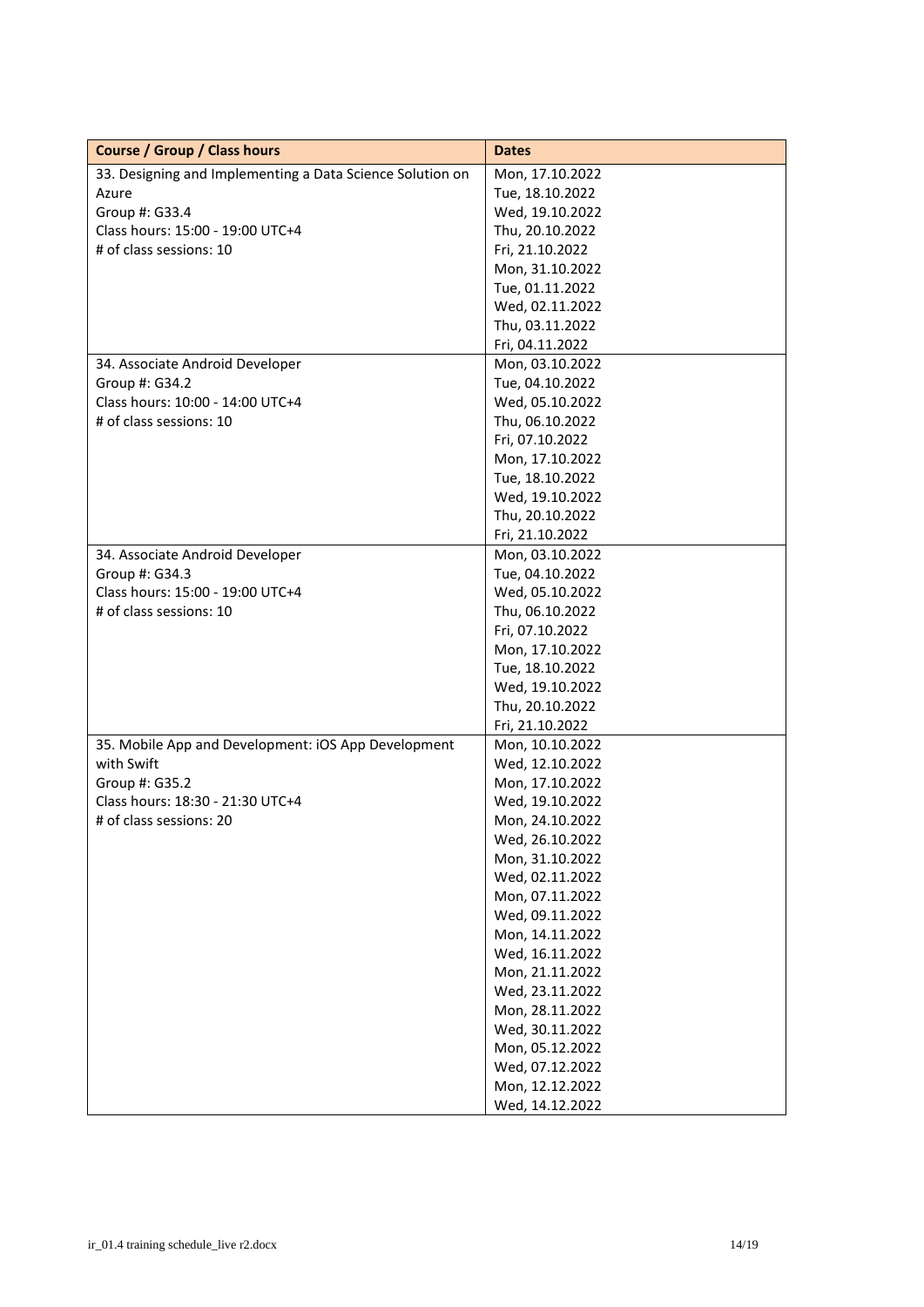| <b>Course / Group / Class hours</b>                   | <b>Dates</b>    |
|-------------------------------------------------------|-----------------|
| 36. Mobile App Development: React Native              | Tue, 04.10.2022 |
| Group #: G36.2                                        | Thu, 06.10.2022 |
| Class hours: 18:30 - 21:30 UTC+4                      | Tue, 11.10.2022 |
| # of class sessions: 13                               | Thu, 13.10.2022 |
|                                                       | Tue, 18.10.2022 |
|                                                       | Thu, 20.10.2022 |
|                                                       | Tue, 01.11.2022 |
|                                                       | Thu, 03.11.2022 |
|                                                       | Tue, 08.11.2022 |
|                                                       | Thu, 10.11.2022 |
|                                                       | Tue, 15.11.2022 |
|                                                       | Thu, 17.11.2022 |
|                                                       | Tue, 22.11.2022 |
| 37. Game Development: Unity, 2D&3D Games, Game Design | Mon, 05.09.2022 |
| (Unity Certified Associate)                           | Tue, 06.09.2022 |
| Group #: G37.2                                        | Wed, 07.09.2022 |
| Class hours: 10:00 - 14:00 UTC+4                      | Thu, 08.09.2022 |
| # of class sessions: 10                               | Fri, 09.09.2022 |
|                                                       | Mon, 19.09.2022 |
|                                                       | Tue, 20.09.2022 |
|                                                       | Wed, 21.09.2022 |
|                                                       | Thu, 22.09.2022 |
|                                                       | Fri, 23.09.2022 |
| 37. Game Development: Unity, 2D&3D Games, Game Design | Mon, 12.09.2022 |
| (Unity Certified Associate)                           | Tue, 13.09.2022 |
| Group #: G37.2                                        | Wed, 14.09.2022 |
| Class hours: 10:00 - 14:00 UTC+4                      | Thu, 15.09.2022 |
| # of class sessions: 10                               | Fri, 16.09.2022 |
|                                                       | Mon, 26.09.2022 |
|                                                       | Tue, 27.09.2022 |
|                                                       | Wed, 28.09.2022 |
|                                                       | Thu, 29.09.2022 |
|                                                       | Fri, 30.09.2022 |
| 38. UX & UI Design Jumpstart                          | Mon, 05.09.2022 |
| Group #: G38.3                                        | Wed, 07.09.2022 |
| Class hours: 18:30 - 21:30 UTC+4                      | Mon, 12.09.2022 |
| # of class sessions: 16                               | Wed, 14.09.2022 |
|                                                       | Mon, 19.09.2022 |
|                                                       | Wed, 21.09.2022 |
|                                                       | Mon, 26.09.2022 |
|                                                       | Wed, 28.09.2022 |
|                                                       | Mon, 03.10.2022 |
|                                                       | Wed, 05.10.2022 |
|                                                       | Mon, 10.10.2022 |
|                                                       | Wed, 12.10.2022 |
|                                                       | Mon, 17.10.2022 |
|                                                       | Wed, 19.10.2022 |
|                                                       | Mon, 24.10.2022 |
|                                                       | Wed, 26.10.2022 |
|                                                       |                 |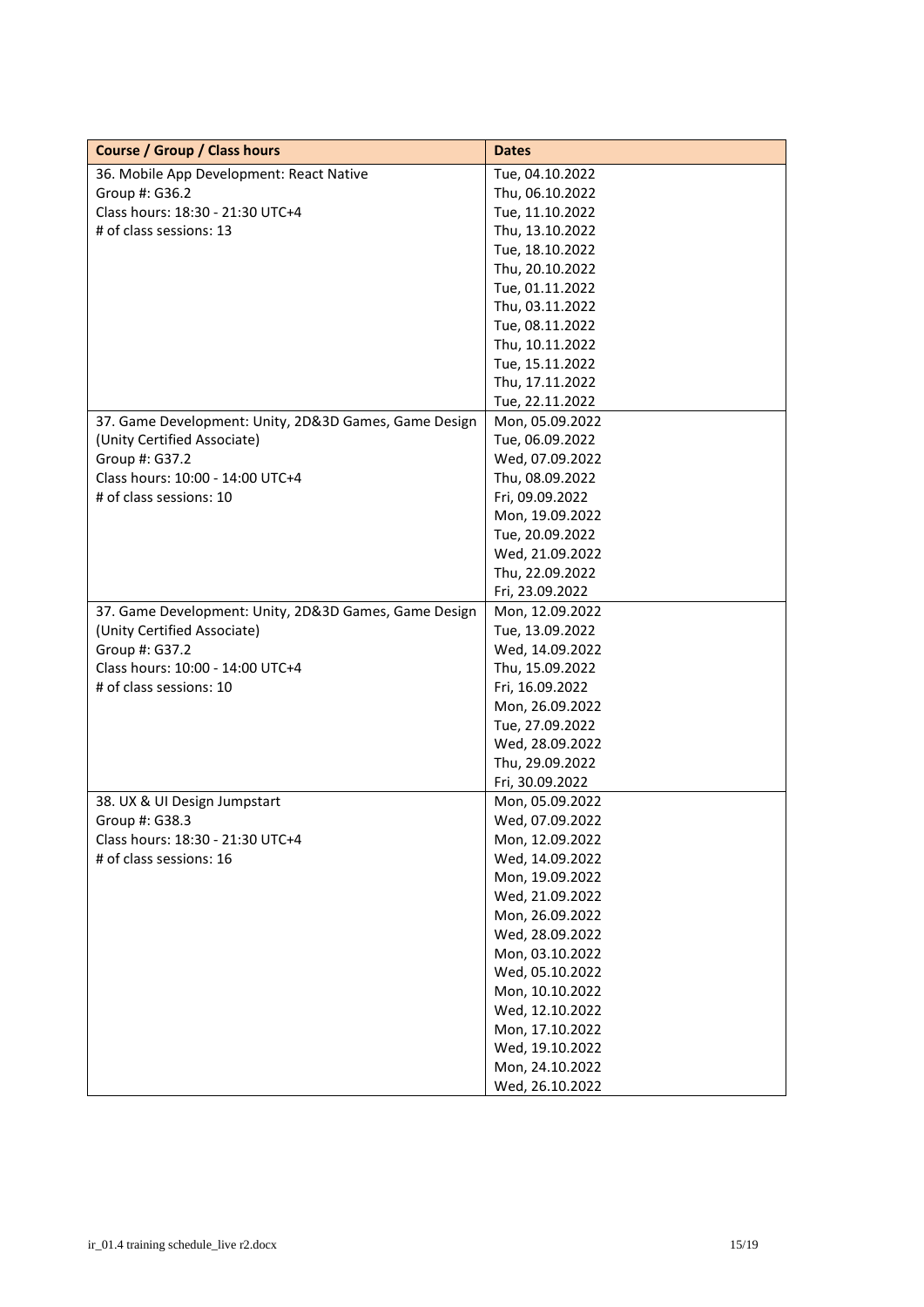| <b>Course / Group / Class hours</b> | <b>Dates</b>    |
|-------------------------------------|-----------------|
| 38. UX & UI Design Jumpstart        | Tue, 06.09.2022 |
| Group #: G38.4                      | Thu, 08.09.2022 |
| Class hours: 18:30 - 21:30 UTC+4    | Tue, 13.09.2022 |
| # of class sessions: 16             | Thu, 15.09.2022 |
|                                     | Tue, 20.09.2022 |
|                                     | Thu, 22.09.2022 |
|                                     | Tue, 27.09.2022 |
|                                     | Thu, 29.09.2022 |
|                                     | Tue, 04.10.2022 |
|                                     | Thu, 06.10.2022 |
|                                     | Tue, 11.10.2022 |
|                                     | Thu, 13.10.2022 |
|                                     | Tue, 18.10.2022 |
|                                     | Thu, 20.10.2022 |
|                                     | Tue, 25.10.2022 |
|                                     | Thu, 27.10.2022 |
| 38. UX & UI Design Jumpstart        | Mon, 31.10.2022 |
| Group #: G38.5                      | Tue, 01.11.2022 |
| Class hours: 18:30 - 21:30 UTC+4    | Mon, 07.11.2022 |
| # of class sessions: 16             | Tue, 08.11.2022 |
|                                     | Mon, 14.11.2022 |
|                                     | Tue, 15.11.2022 |
|                                     | Mon, 21.11.2022 |
|                                     | Tue, 22.11.2022 |
|                                     | Mon, 28.11.2022 |
|                                     | Tue, 29.11.2022 |
|                                     | Mon, 05.12.2022 |
|                                     | Tue, 06.12.2022 |
|                                     | Mon, 12.12.2022 |
|                                     | Tue, 13.12.2022 |
|                                     | Mon, 19.12.2022 |
|                                     | Tue, 20.12.2022 |
| 38. UX & UI Design Jumpstart        | Tue, 01.11.2022 |
| Group #: G38.6                      | Wed, 02.11.2022 |
| Class hours: 18:30 - 21:30 UTC+4    | Tue, 08.11.2022 |
| # of class sessions: 16             | Wed, 09.11.2022 |
| (Optional group)                    | Tue, 15.11.2022 |
|                                     | Wed, 16.11.2022 |
|                                     | Tue, 22.11.2022 |
|                                     | Wed, 23.11.2022 |
|                                     | Tue, 29.11.2022 |
|                                     | Wed, 30.11.2022 |
|                                     | Tue, 06.12.2022 |
|                                     | Wed, 07.12.2022 |
|                                     | Tue, 13.12.2022 |
|                                     | Wed, 14.12.2022 |
|                                     | Tue, 20.12.2022 |
|                                     | Wed, 21.12.2022 |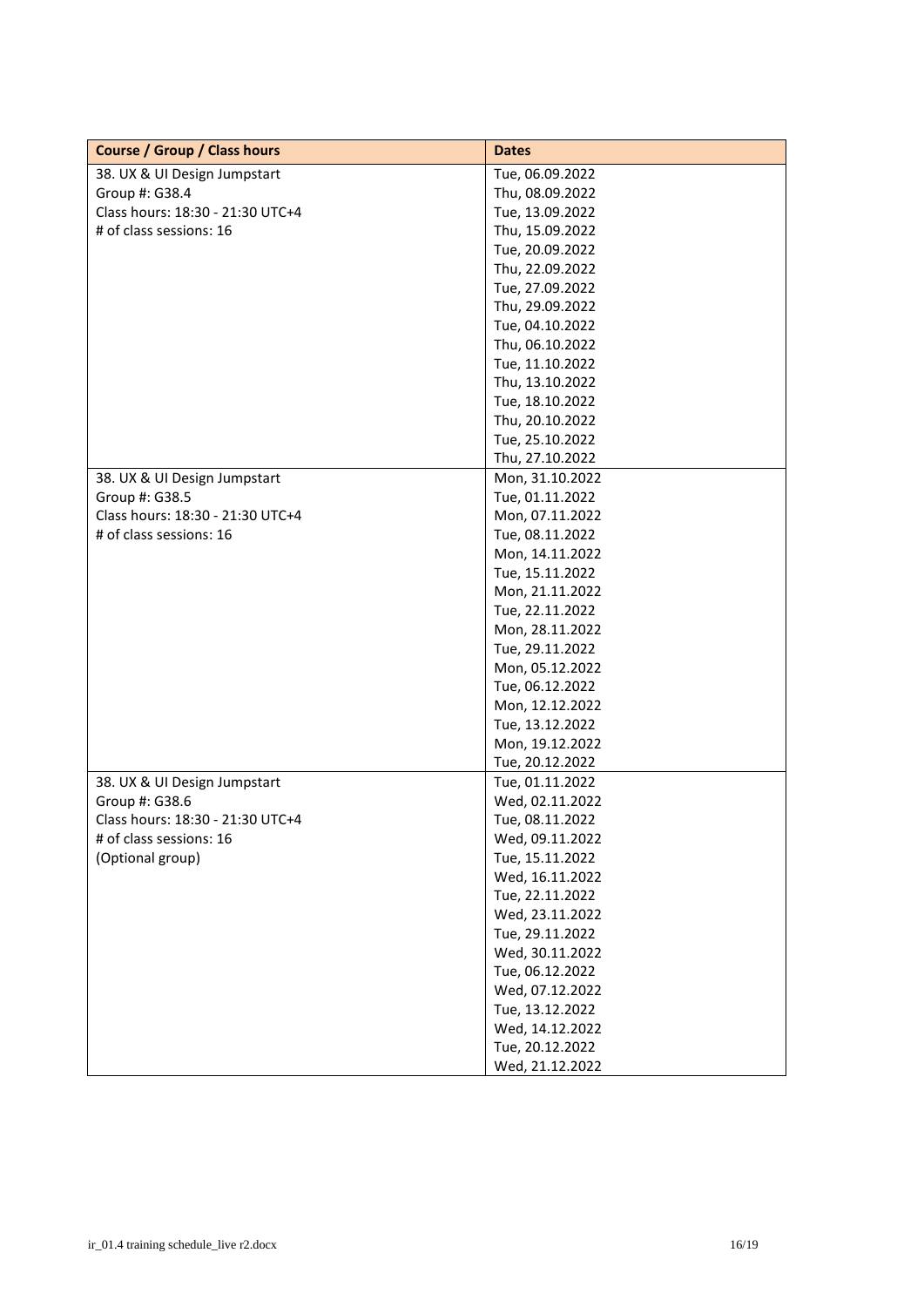| <b>Course / Group / Class hours</b>                                           | <b>Dates</b>                                                                                                                                                                               |
|-------------------------------------------------------------------------------|--------------------------------------------------------------------------------------------------------------------------------------------------------------------------------------------|
| 39. DevOps Engineer (Jenkins + Docker)                                        | Mon, 05.09.2022                                                                                                                                                                            |
| Group #: G39.2                                                                | Tue, 06.09.2022                                                                                                                                                                            |
| Class hours: 10:00 - 14:00 UTC+4                                              | Fri, 09.09.2022                                                                                                                                                                            |
| # of class sessions: 8                                                        | Mon, 12.09.2022                                                                                                                                                                            |
|                                                                               | Tue, 13.09.2022                                                                                                                                                                            |
|                                                                               | Fri, 16.09.2022                                                                                                                                                                            |
|                                                                               | Mon, 19.09.2022                                                                                                                                                                            |
|                                                                               | Tue, 20.09.2022                                                                                                                                                                            |
| 40. DevOps Engineer (Kubernetes + Docker) (Certified                          | Tue, 08.11.2022                                                                                                                                                                            |
| Kubernetes Application Developer)                                             | Thu, 10.11.2022                                                                                                                                                                            |
| Group #: G40.2                                                                | Tue, 15.11.2022                                                                                                                                                                            |
| Class hours: 18:00 - 21:00 UTC+4                                              | Thu, 17.11.2022                                                                                                                                                                            |
| # of class sessions: 13                                                       | Tue, 22.11.2022                                                                                                                                                                            |
|                                                                               | Thu, 24.11.2022                                                                                                                                                                            |
|                                                                               | Tue, 29.11.2022                                                                                                                                                                            |
|                                                                               | Thu, 01.12.2022                                                                                                                                                                            |
|                                                                               | Tue, 06.12.2022                                                                                                                                                                            |
|                                                                               | Thu, 08.12.2022                                                                                                                                                                            |
|                                                                               | Tue, 13.12.2022                                                                                                                                                                            |
|                                                                               | Thu, 15.12.2022                                                                                                                                                                            |
|                                                                               | Tue, 20.12.2022                                                                                                                                                                            |
| 41. DevOps Fundamentals                                                       | Mon, 03.10.2022                                                                                                                                                                            |
| Group #: G41.2                                                                | Tue, 04.10.2022                                                                                                                                                                            |
| Class hours: 09:00 - 13:00 UTC+4                                              | Fri, 07.10.2022                                                                                                                                                                            |
| # of class sessions: 6                                                        | Mon, 10.10.2022                                                                                                                                                                            |
|                                                                               | Tue, 11.10.2022                                                                                                                                                                            |
|                                                                               | Fri, 14.10.2022                                                                                                                                                                            |
| 42. QA Functional Testing (ISTQB® Foundation Level)                           | Mon, 19.09.2022                                                                                                                                                                            |
| Group #: G42.3                                                                | Tue, 20.09.2022                                                                                                                                                                            |
| Class hours: 19:00 - 22:00 UTC+4                                              | Mon, 26.09.2022                                                                                                                                                                            |
| # of class sessions: 13                                                       | Tue, 27.09.2022                                                                                                                                                                            |
|                                                                               | Thu, 29.09.2022                                                                                                                                                                            |
|                                                                               | Mon, 03.10.2022                                                                                                                                                                            |
|                                                                               | Tue, 04.10.2022                                                                                                                                                                            |
|                                                                               | Thu, 06.10.2022                                                                                                                                                                            |
|                                                                               | Mon, 10.10.2022                                                                                                                                                                            |
|                                                                               | Tue, 11.10.2022                                                                                                                                                                            |
|                                                                               | Thu, 13.10.2022                                                                                                                                                                            |
|                                                                               | Mon, 17.10.2022                                                                                                                                                                            |
|                                                                               | Tue, 18.10.2022                                                                                                                                                                            |
| 42. QA Functional Testing (ISTQB® Foundation Level)                           | Wed, 28.09.2022                                                                                                                                                                            |
|                                                                               |                                                                                                                                                                                            |
|                                                                               |                                                                                                                                                                                            |
|                                                                               |                                                                                                                                                                                            |
|                                                                               |                                                                                                                                                                                            |
|                                                                               |                                                                                                                                                                                            |
|                                                                               |                                                                                                                                                                                            |
|                                                                               |                                                                                                                                                                                            |
|                                                                               |                                                                                                                                                                                            |
|                                                                               |                                                                                                                                                                                            |
|                                                                               |                                                                                                                                                                                            |
|                                                                               | Fri, 04.11.2022                                                                                                                                                                            |
|                                                                               | Wed, 09.11.2022                                                                                                                                                                            |
| Group #: G42.4<br>Class hours: 19:00 - 22:00 UTC+4<br># of class sessions: 13 | Fri, 30.09.2022<br>Wed, 05.10.2022<br>Fri, 07.10.2022<br>Wed, 12.10.2022<br>Fri, 14.10.2022<br>Wed, 19.10.2022<br>Fri, 21.10.2022<br>Wed, 26.10.2022<br>Fri, 28.10.2022<br>Wed, 02.11.2022 |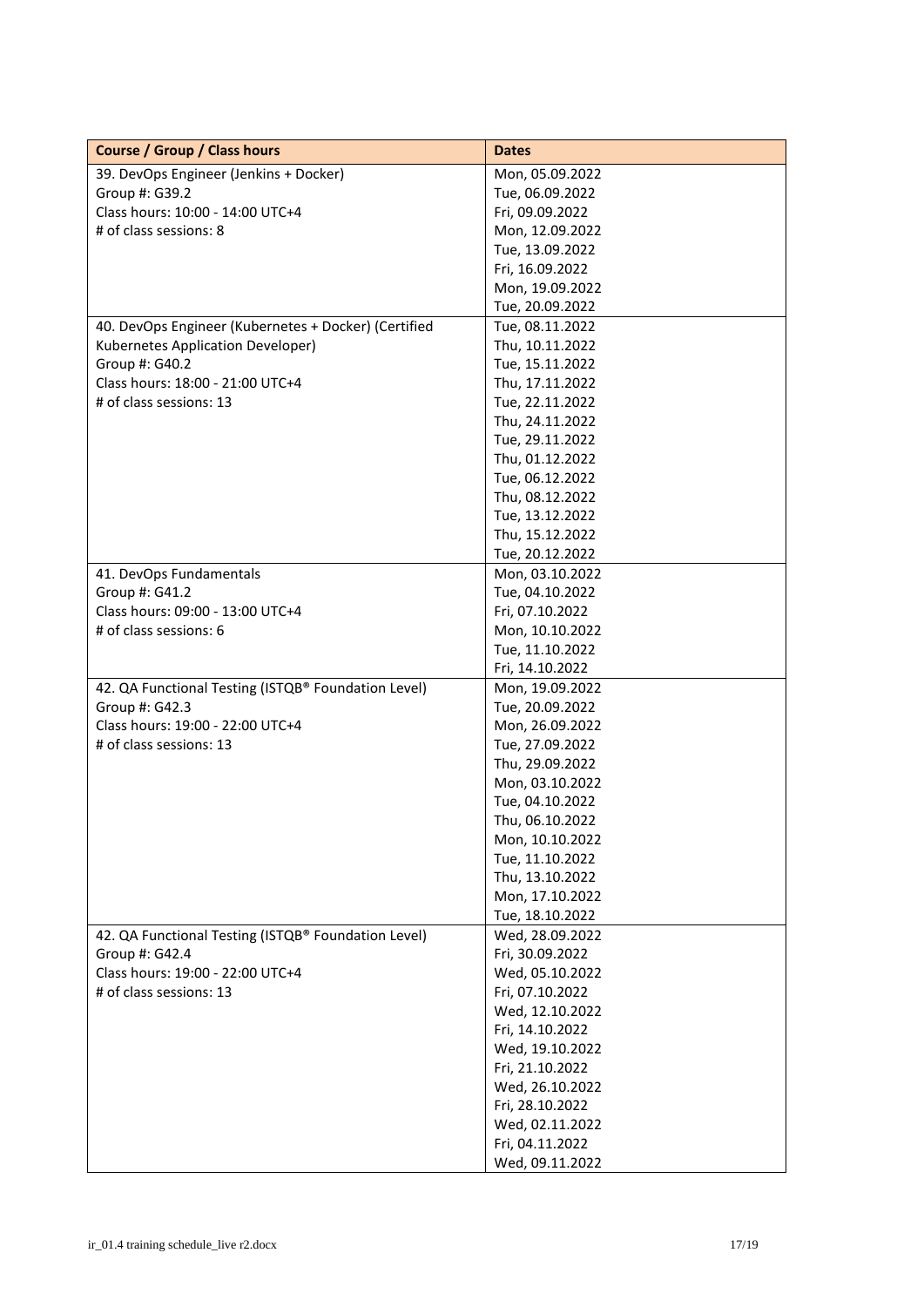| <b>Course / Group / Class hours</b>                   | <b>Dates</b>    |
|-------------------------------------------------------|-----------------|
| 42. QA Functional Testing (ISTQB® Foundation Level)   | Mon, 31.10.2022 |
| Group #: G42.5                                        | Tue, 01.11.2022 |
| Class hours: 19:00 - 22:00 UTC+4                      | Thu, 03.11.2022 |
| # of class sessions: 13                               | Mon, 07.11.2022 |
|                                                       | Tue, 08.11.2022 |
|                                                       | Thu, 10.11.2022 |
|                                                       | Mon, 14.11.2022 |
|                                                       | Tue, 15.11.2022 |
|                                                       | Thu, 17.11.2022 |
|                                                       | Mon, 21.11.2022 |
|                                                       | Tue, 22.11.2022 |
|                                                       | Thu, 24.11.2022 |
|                                                       | Mon, 28.11.2022 |
| 43. QA Automation Testing (Advanced Level Test        | Sat, 08.10.2022 |
| <b>Automation Engineer)</b>                           | Sun, 09.10.2022 |
| Group #: G43.1                                        | Sat, 15.10.2022 |
| Class hours: 10:00 - 14:00 UTC+4                      | Sun, 16.10.2022 |
| # of class sessions: 4                                |                 |
| 44. Cloud Computing Services: AWS Solutions Architect | Mon, 18.07.2022 |
| Associate                                             | Tue, 19.07.2022 |
| Group #: G44.3                                        | Wed, 20.07.2022 |
| Class hours: 10:00 - 14:00 UTC+4                      | Thu, 21.07.2022 |
| # of class sessions: 8                                | Fri, 22.07.2022 |
|                                                       | Mon, 25.07.2022 |
|                                                       | Tue, 26.07.2022 |
|                                                       | Wed, 27.07.2022 |
| 44. Cloud Computing Services: AWS Solutions Architect | Mon, 18.07.2022 |
| Associate                                             | Tue, 19.07.2022 |
| Group #: G44.4                                        | Wed, 20.07.2022 |
| Class hours: 15:00 - 19:00 UTC+4                      | Thu, 21.07.2022 |
| # of class sessions: 8                                | Fri, 22.07.2022 |
|                                                       | Mon, 25.07.2022 |
|                                                       | Tue, 26.07.2022 |
|                                                       | Wed, 27.07.2022 |
| 44. Cloud Computing Services: AWS Solutions Architect | Mon, 07.11.2022 |
| Associate                                             | Tue, 08.11.2022 |
| Group #: G44.5                                        | Wed, 09.11.2022 |
| Class hours: 10:00 - 14:00 UTC+4                      | Thu, 10.11.2022 |
| # of class sessions: 8                                | Fri, 11.11.2022 |
|                                                       | Mon, 14.11.2022 |
|                                                       | Tue, 15.11.2022 |
|                                                       | Wed, 16.11.2022 |
| 44. Cloud Computing Services: AWS Solutions Architect | Mon, 07.11.2022 |
| Associate                                             | Tue, 08.11.2022 |
| Group #: G44.6                                        | Wed, 09.11.2022 |
| Class hours: 15:00 - 19:00 UTC+4                      | Thu, 10.11.2022 |
| # of class sessions: 8                                | Fri, 11.11.2022 |
|                                                       | Mon, 14.11.2022 |
|                                                       | Tue, 15.11.2022 |
|                                                       | Wed, 16.11.2022 |